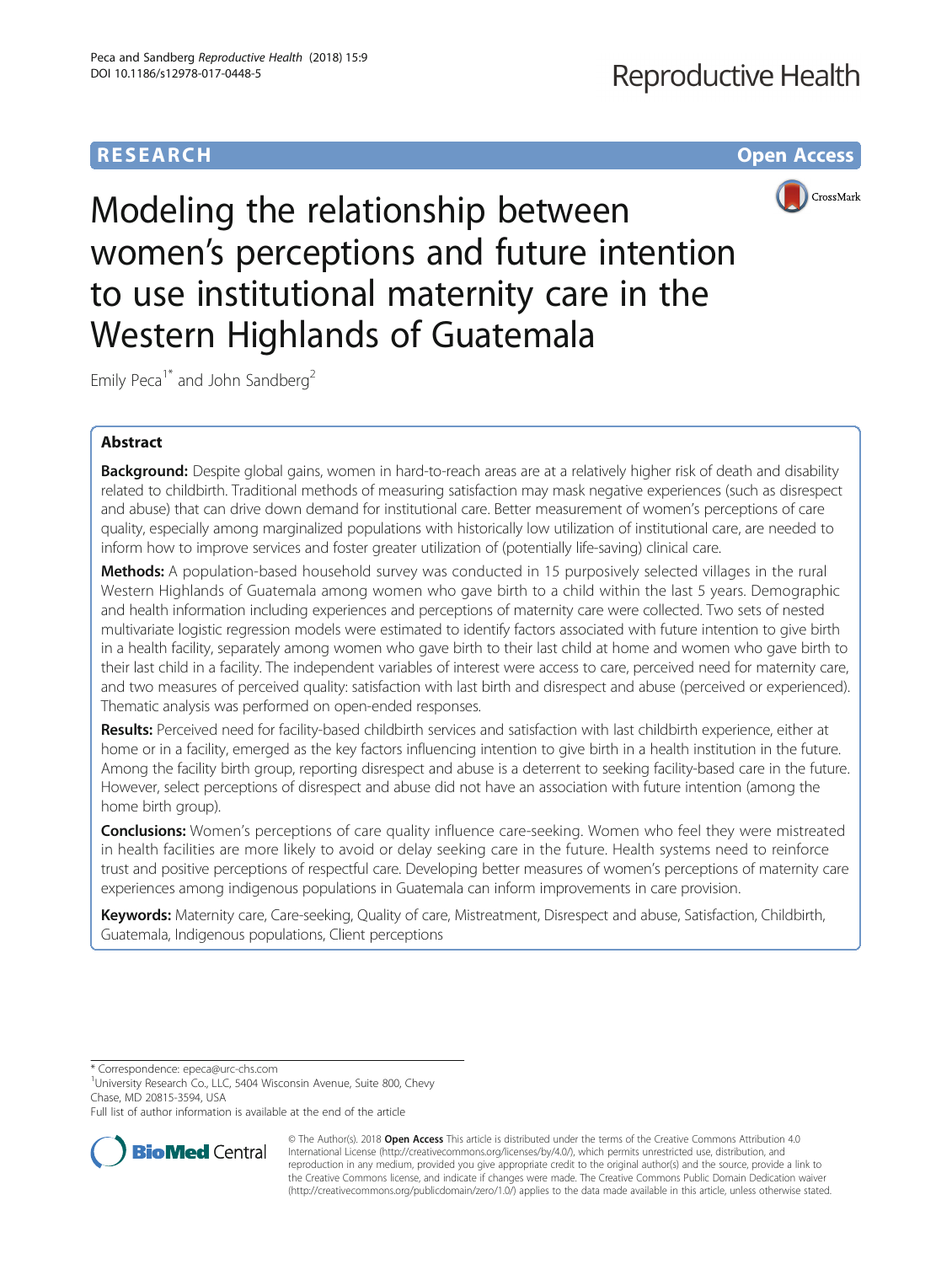### Plain English summary

Women in low- and middle-income countries are increasingly giving birth alongside skilled workers in health facilities. However, many women and their families avoid institutional childbirth care leaving them at risk when complications arise. A frequently cited reason for giving birth at home is negative opinions of institutional childbirth care. This study investigates barriers and facilitators to giving birth in a health facility through the use of a household survey conducted among women of childbearing age in a largely indigenous rural population in the Western Highlands of Guatemala. Women who experienced institutional childbirth either at home or in a facility participated. Those surveyed were asked about specific factors thought to be most related to where women intended to give birth including: access to institutional care, whether they experienced or perceived disrespect and abuse was associated with institutional care, satisfaction with last childbirth experience and whether women believe in a need for facility based care. As part of the survey, women were also asked to explain certain answers. The results indicate women's perceived need for and satisfaction with their last birth experience most influenced intended future delivery location; and experiencing disrespectful care in a health facility was a barrier to future facility birth. Improved methods of capturing women's experiences and perceptions of care can help us better understand their past choices and, going forward, inform how to increase demand for and improve institutional childbirth services and related programming.

### Background

In 2015, it was estimated that 303,000 women across the globe died due to complications associated with childbirth [\[1](#page-15-0)]. Despite average gains, regional estimates mask disparities in health outcomes within countries. Those at highest risk of not receiving adequate care are the geographically isolated, rural poor, residing in certain lowand middle- income countries [[2\]](#page-15-0). Failure to address the needs of "left behind" populations will hinder the achievement of national and global maternal health targets and goals such as universal health coverage (UHC) and the Sustainable Development Goals (SDGs) [\[3](#page-15-0)]. Poor outcomes for mothers and babies can largely be prevented through access to emergency obstetric care (EmOC) provided by a skilled birth attendant operating in a sufficiently equipped health facility [[4\]](#page-15-0).

To increase use of potentially lifesaving obstetric care we must understand why uptake of services is low. The answer is driven in part by the sociocultural beliefs related to childbirth practices, whether women and families have a perceived need for facility-based care, and if women (and those in their spheres of influence) determine care provided in health facilities is of sufficient or acceptable quality [[5\]](#page-15-0). Despite decades of work invested in measuring experiences and perceptions related to the quality of institutional healthcare, conceptual and methodological issues remain [\[6](#page-15-0)]. The challenge has been to construct valid and useful measures of perceptions related to healthcare services, including those specific to the perceived quality of labor and childbirth [\[7](#page-15-0)]. Historically, the most common measure of an individual's healthcare experience is 'satisfaction.' Despite popular use, measures of satisfaction have been criticized for a lack of definition and common conceptualization [\[8](#page-15-0)]. While it is generally accepted that 'satisfaction' represents a collection of distinct interactions and perceptions (which may include a variety of negative and positive experiences), it is often measured as a single-item quantitative measure [\[7](#page-15-0)]. Disentangling the confluence of factors that drive satisfaction ratings is a formidable challenge [\[9](#page-15-0)].

There are few examples of how to quantitatively measure particular dimensions of poor quality of institutional childbirth care in low- and middle-income countries [[10\]](#page-15-0). One promising approach is the use of the disrespectful and abusive care typology proposed by Bowser and Hill [\[11\]](#page-15-0). This typology categorizes specific elements of care (as opposed to the overall experience) by areas identified in the literature as problematic e.g. nonconsented care, non-confidential care (including lack of privacy), abandonment/neglect, non-dignified care (e.g. verbal abuse and poor communication), physical or sexual abuse, detention in health facilities for failure to pay (this category has since been expanded to "unfair requests for payment" [\[12\]](#page-15-0)) and discrimination [\[13](#page-15-0)]. In measuring specific dimensions of poor healthcare quality, such as disrespect and abuse, we can hold health systems accountable for what might be masked by (often inflated) measures of satisfaction.

Another (less common) global measure of perceived healthcare quality is 'willingness to recommend a facility' to others [\[14](#page-15-0)]. 'Willingness to recommend' measures have utility in contexts where health service information is passed primarily through social networks. Some argue this is a more accurate measure of satisfaction and indication of future behavioral intentions [[15\]](#page-15-0). Satisfaction and willingness to recommend have been shown to have varying degrees of correlation [[14, 15](#page-15-0)]. Level of satisfaction may not necessarily translate into an equivalent willingness to recommend, suggesting the factors that influence each may be different [\[14\]](#page-15-0). Satisfaction measures may tap into an affective evaluation of care [\[8](#page-15-0)], while willingness to recommend, could indicate an openness or intention to return to a provider in the future [\[15](#page-15-0)]. Therefore, there is a case to be made for evaluating satisfaction and willingness to recommend as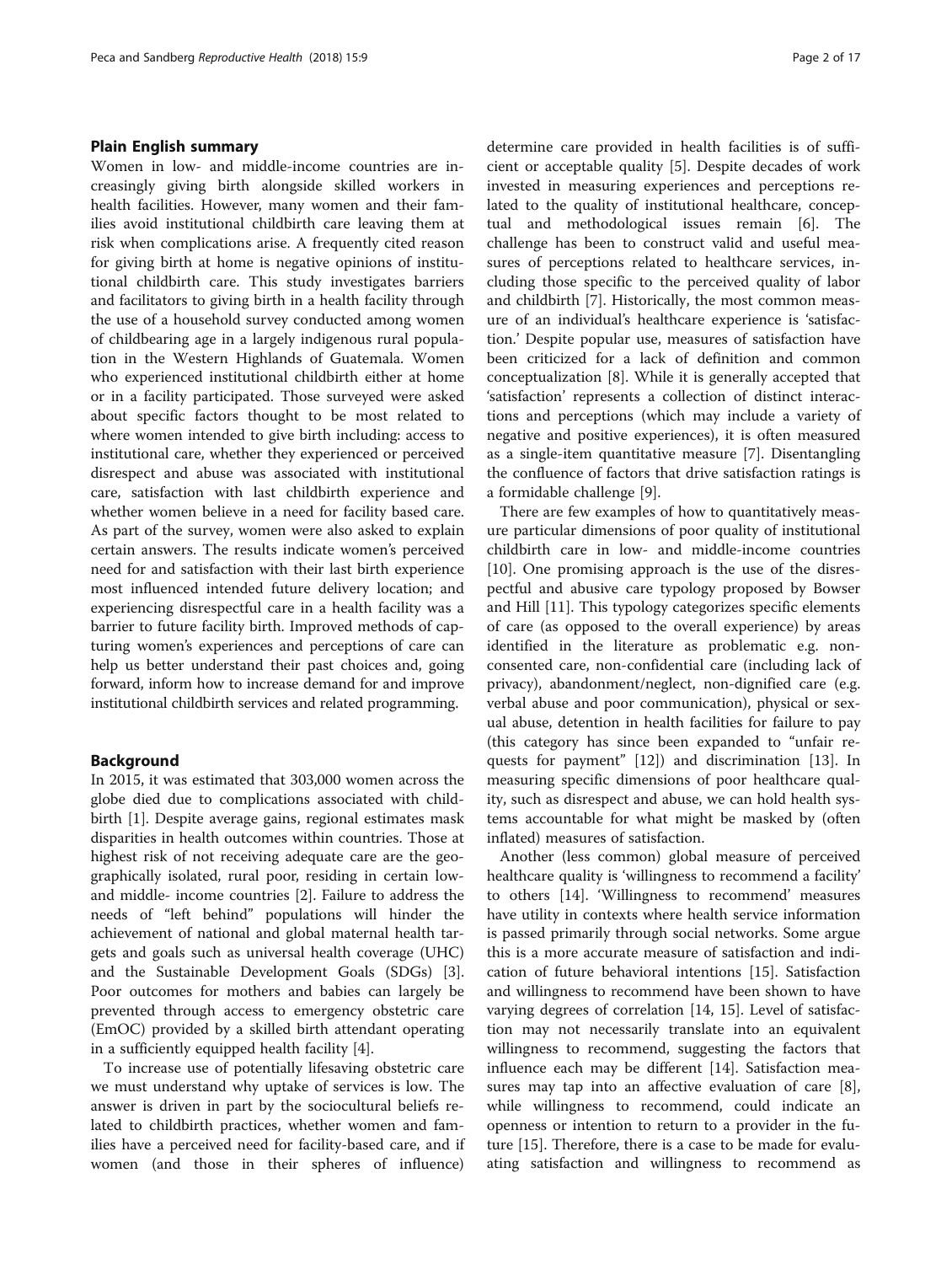separate constructs in their association with institutional childbirth care [[14](#page-15-0)].

The current study explores how women's first-hand experiences of institutional childbirth care and their perceptions of institutional childbirth care (derived from hearsay, second/third hand accounts of others) are associated with intentions to give birth in a health facility. While intention is an imperfect predictor of behavior, evidence from Bangladesh and Ethiopia suggests intention to give birth in a facility is a significant predictor of whether a woman delivers in a health institu-tion<sup>1</sup> [[16, 17\]](#page-15-0). The present study draws on quantitative and qualitative community-based survey data from the Western Highlands of Guatemala. This paper is one of the first attempts to model women's experiences and perceptions of institutional childbirth care on future care-seeking intentions. Assessing women's opinions of care in the context of other key care-seeking factors, such as individual characteristics and access, can shed light on the relative importance of and associations between them. This analysis can inform how to prioritize interventions to increase uptake of facility-based delivery services in an area with relatively low utilization.

The authors developed a conceptual model (post data collection), which illustrates the underlying hypotheses to be tested. The conceptual model shown in Fig. 1 is based on the care-seeking literature and theories of health behavior and health service utilization. Andersen's model of health service utilization (1960) [\[5](#page-15-0)] frames the types of factors hypothesized to facilitate use of health services. These include predisposing characteristics (demographic, social structure and health beliefs), enabling resources (personal/family, community) and perceived need [[5](#page-15-0)].

Building on this frame, the literature identifies key factors associated with where women give birth. These include socio-cultural factors [\[10](#page-15-0), [18, 19\]](#page-16-0); geographic and economic access [\[10,](#page-15-0) [18](#page-16-0), [19\]](#page-16-0); perceived need for facility-based delivery care [\[10\]](#page-15-0); previous childbirth experience [\[18\]](#page-16-0); and perceived quality of care in health institutions [\[18, 19](#page-16-0)]. The conceptual model is concordant with the theory of reasoned action and theory of planned behavior [[20](#page-16-0)], which posit intention to do something is a function of attitudes (behavioral beliefs, evaluation of behavioral outcomes), subjective norms (normative beliefs and motivation to comply) and control over decision-making (control beliefs and perceived power) [\[21](#page-16-0)].

Figure 1 illustrates the Conceptual Model of Future Intention to Deliver in a Facility, including the variables from the dataset that are used to operationalize it for the purposes of analysis. Starting on the left-hand side of the figure, intention to use facility-based care is formed by structural and cultural factors (ethnicity, municipality), and individual characteristics (education, age, parity, Cesarean section); these factors shape perceived need for institutional childbirth, perceptions of maternity care quality, and access to skilled care. The conceptual model was developed prior to data analysis and reflects the authors' hypothesis that the combination of these factors contributes to future intention to deliver in a health facility.

#### Setting

Latin America is a region marked by extreme inequity and inequality, which hinders health and human development. In Guatemala, indigenous populations have a history of social and economic marginalization associated with

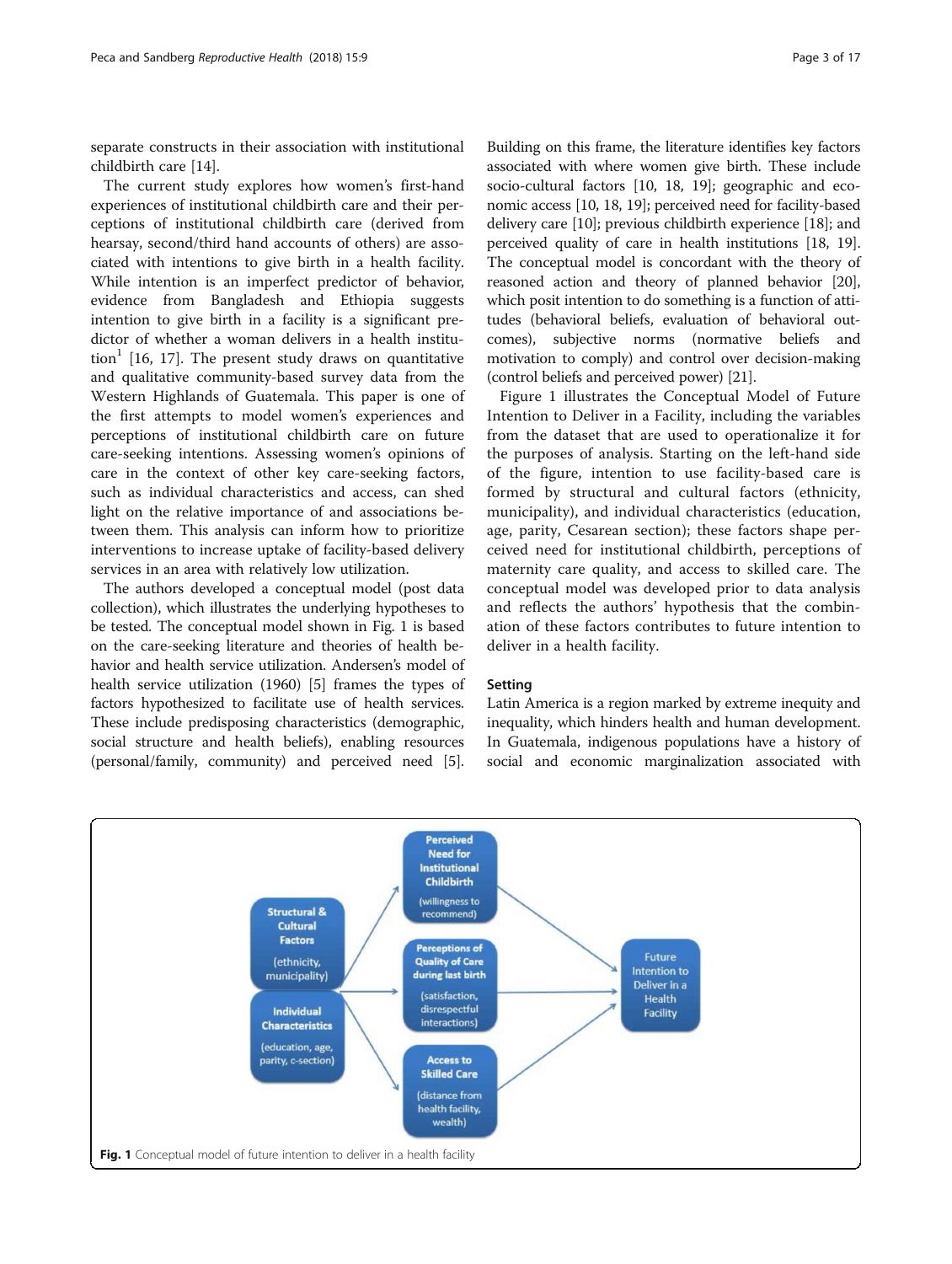disparities in health and development indicators compared to non-indigenous groups [\[22](#page-16-0)]. Three and a half decades of civil war disproportionately devastated indigenous communities in the Western Highlands of Guatemala. Prior to the Peace Accords in 1996, nearly half the entire population had no access to health care [[23\]](#page-16-0) until the Government of Guatemala began contracting non-governmental organizations (NGOs) to manage rural health services through the "Extensión de Cobertura" or Extension of Coverage Program in 1997 [[23\]](#page-16-0). In addition to increasing access, examples of attempts to address the health needs of indigenous populations include the establishment of the Traditional and Alternative Medicine Program in 2004, the creation of the Unit of Indigenous Populations' Health Care and Interculturality (2009) [[24\]](#page-16-0) and the passage of the Ley de Maternidad Saludable or Healthy Motherhood Law in 2010 [[25\]](#page-16-0). The Healthy Motherhood Law includes respect for traditional and cultural practices of indigenous populations and reinforces public services should be free and culturally and geographically accessible —with particular emphasis on marginalized populations.

During the past 15 years, Guatemala has made progress toward decreasing its maternal mortality ratio from 205 per 100,000 in 1990 to 88 per 100,000 in 2015; however, it remains higher than the regional average for Latin America (60 per 100,000) [[1\]](#page-15-0). Additionally, estimates suggest maternal mortality is twice as high among indigenous populations (roughly half of the population) compared to non-indigenous populations (referred to as ladinos) [\[26](#page-16-0)]. The proportion of women who give birth in health facilities has risen from about 50 to 65% nationally, but ranges from just over 90% in the capital to 36% in the predominantly rural Department of El Quiché, where a high concentration of indigenous populations reside [\[27\]](#page-16-0). In El Quiché, 91 % of women report attending antenatal care services provided by a nurse or doctor [\[27](#page-16-0)]. For facility-based births, El Quiché (compared to other Departments) has the highest proportion attended by clinically trained midwives (61%), with the remaining assisted by doctors (33%) and nurses (3%) [[27\]](#page-16-0). Language barriers, poor access to services, low literacy and historical marginalization reinforce home birth assisted by comadronas (traditional midwives with limited to no clinical training) [\[28](#page-16-0)–[30\]](#page-16-0). In Guatemala, the low demand for institutional care (particularly among rural indigenous populations) stems from a lack of perceived need for and acceptability of institutional childbirth care quality [[31](#page-16-0)–[34\]](#page-16-0).

El Quiché, the Department<sup>2</sup> in which the study data were collected, is located in the Western Highlands region and has some of the poorest health and development indicators in Guatemala [\[27](#page-16-0)]. El Quiché is largely rural, mountainous and heavily populated by indigenous Mayan groups [[29](#page-16-0)]. The Ixil Health Area, located in the Department of El Quiché, is comprised of three municipalities: Santa Maria Nebaj, San Juan Cotzal, and San Gaspar Chajul. There is one district hospital in Nebaj and two Permanent Health Centers, one in each of the other two municipalities. The Health Centers have the capacity to provide childbirth services (though not Cesarean sections) along with initial management of maternal, neonatal and child complications and referral. (A reliable formal ambulance system did not appear to be present; transport to health facilities relies on pooling resources and gaining access to the nearest vehicle in a village). While there are private facilities in the capital towns within each of the three municipalities, the vast majority of the populations living in the rural areas of Ixil only have access to free government services.

### Methods

Data for the present analysis are drawn from a household survey concerning maternal and child health among women ages 16 to 51 from 15 villages in Ixil. The data were collected in 2014 as part of the Translating Research into Action (TRAction) Project managed by University Research Co., LLC. Study villages were purposively selected to represent a diversity of residences at different proximities to the only public birthing facility in the municipality. Villages ranged from rural (just outside the municipal centers) to remote (roughly an hour plus car ride from municipal centers, including some villages with poor/no vehicle access). None of the study villages were located on the fringes of the municipal centers.<sup>3</sup> The quantitative and qualitative survey data were collected orally by enumerators in Spanish or Ixil (the predominantly spoken indigenous language) depending on respondent preference. Data collectors were women from Ixil possessing similar cultural and linguistic characteristics as the study respondents, but were not from the study villages. The data collectors were hired by the local NGO named COTONEB (Cooperativa Todos Somos Nebajenses), which (at the time) managed health services in Ixil as part of the government's Extension of Services Program. Data collectors were trained by survey experts contracted by University Research Co., LLC (URC) based in Guatemala. All study participants provided consent before engaging in data collection. Ethical and technical approval were given by URC and the University of San Carlos in Guatemala prior to data collection. URC granted permission to use the data for the present analysis.

Based on census data collected prior to the project, every woman with a child under five  $(n = 754)$  was eligible to take the maternal and child health survey. Five hundred and eighty-eight women completed the home birth satisfaction questionnaire (roughly 80%) and 153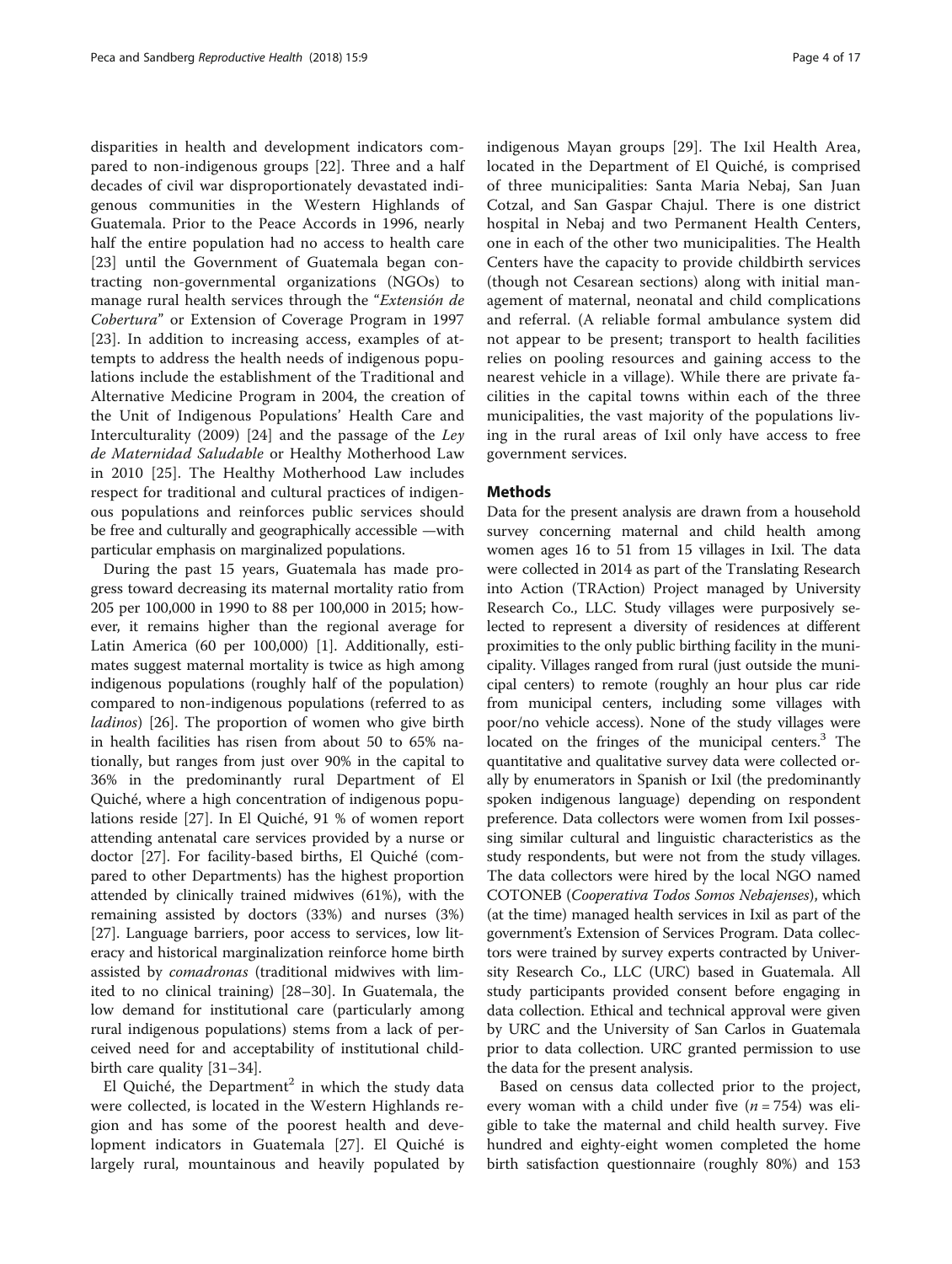women completed the facility birth 'satisfaction' questionnaire. Eleven individuals refused to participate. Equal proportions of women from the three municipalities participated, but slightly more women from close villages compared to the intermediate and far villages completed the survey. The final analytic sample for the home birth group was 524 and 130 for the facility birth group. The slight decrease in the analytic sample was largely due to missing values resulting from 'don't know' responses to the question concerning future intention to deliver in a health facility.

For the quantitative analysis, two complementary set of models are estimated using data from a home birth group and a facility birth group. The two analyses allow for considering differences in intention among those with recent experience using childbirth services for their last birth (facility birth group) and those who gave birth to their last child at home (home birth group). The home birth group's intentions to deliver in a health facility in the future may be influenced by experiences with prior births, or their perception of facilty-based care informed by second-hand experience or hearsay, rather than first-hand experience. Since the questions refer exclusively to women's last births, we we cannot rule out the former. We believe however, based on the overall prevalence of facility birth in the population and insights from a separate qualitative analyses (not shown) that the likelihood of this is low.

The first step was to estimate descriptive statistics (means and proportions) for all variables used in the analysis, followed by an inspection of the bivariate associations between the independent and dependent variables for each of the two analyses. Inferential statistics are presented to illustrate differences when comparing population characteristics and outcomes between the home and the facility group. Then, we estimate multivariate models to detect independent and potentially mediating effects of perceived need, perceived quality, and access on future intention to deliver in a health facility. The multivariate analyses are informed by the conceptual framework and tested in the form of a series of nested logistic regression models. Marginal and discrete change in probabilities are reported.<sup>4</sup>

While inferential statistics are used, these data concern the entire population of women with a child born in the past five years located in the 15 study villages. As such, the estimates presented are population parameters. While inferential statistics are presented in the analyses that follow, these may be best interpreted as approximate measures of the variability around the parameters they represent; from a counterfactual perspective, this population may be thought of as representative of similar (mostly indigenous) populations in the country.

### Quantitative measures Dependent variable

The dependent variable 'future intention to give birth in a facility' was captured by the question: "If you were to have more children, where would you like to give birth?" The answer choices were hospital, permanent health center (CAP in Spanish), home, other or "don't know." The responses were coded  $1 =$  health facility (hospital/CAP) and  $0 =$  home. The 10 "don't know" answers from the home group and the six from the facility group along with two "other" responses were not included in the analysis. The same question was asked to the home and facility birth groups.

#### Independent variables

Health facility access is operationalized by two variables, proximity to a government health facility equipped to provide childbirth services and household wealth. Proximity to a health facility is coded as  $1 = (rela$ tively) proximate, 0 = intermediate/remote. Household wealth is a continuous variable derived from a factor score comprised of 11 dichotomous questions pertaining to household assets and indicators of extreme poverty (factor score items can be made available upon request). Relatively closer proximity to a health facility and greater wealth are hypothesized to increase the probability of intending to deliver in a health facility in the future.

Based on the thematic analysis of the open-ended responses, 'willingness to recommend a facility to someone else' (1 = yes, 0 = no, "don't know" responses<sup>5</sup> were not included in the analyses) proved to be a solid proxy for perceived need for institutional childbirth. (This is explained further in the qualitative results section).

Perceptions of quality of care during last birth are measured though questions pertaining to women's perceptions and experiences of disrespect and abuse and a global satisfaction question. The measures of disrespect and abuse used in both analyses pertain to facilitybased childbirth care (since care seeking for institutional services is the phenomenon of interest) but differed by group. Participants in the facility group were asked three questions related to experienced disrespect and abuse during their last delivery in a health facility. The three questions included a single-item question that captured 'any disrespect and abuse' and two additional items pertaining to non-dignified care and abandonment. The three questions were turned into a composite score in which reporting "yes" to any of the three was coded 1, and 0 meant responding "no" to all three questions. The home group was asked about two perceptions of disrespect and abuse related to giving birth in a facility. The first pertained to abandonment: "Do you know or have you heard about women being neglected while utilizing facility-based childbirth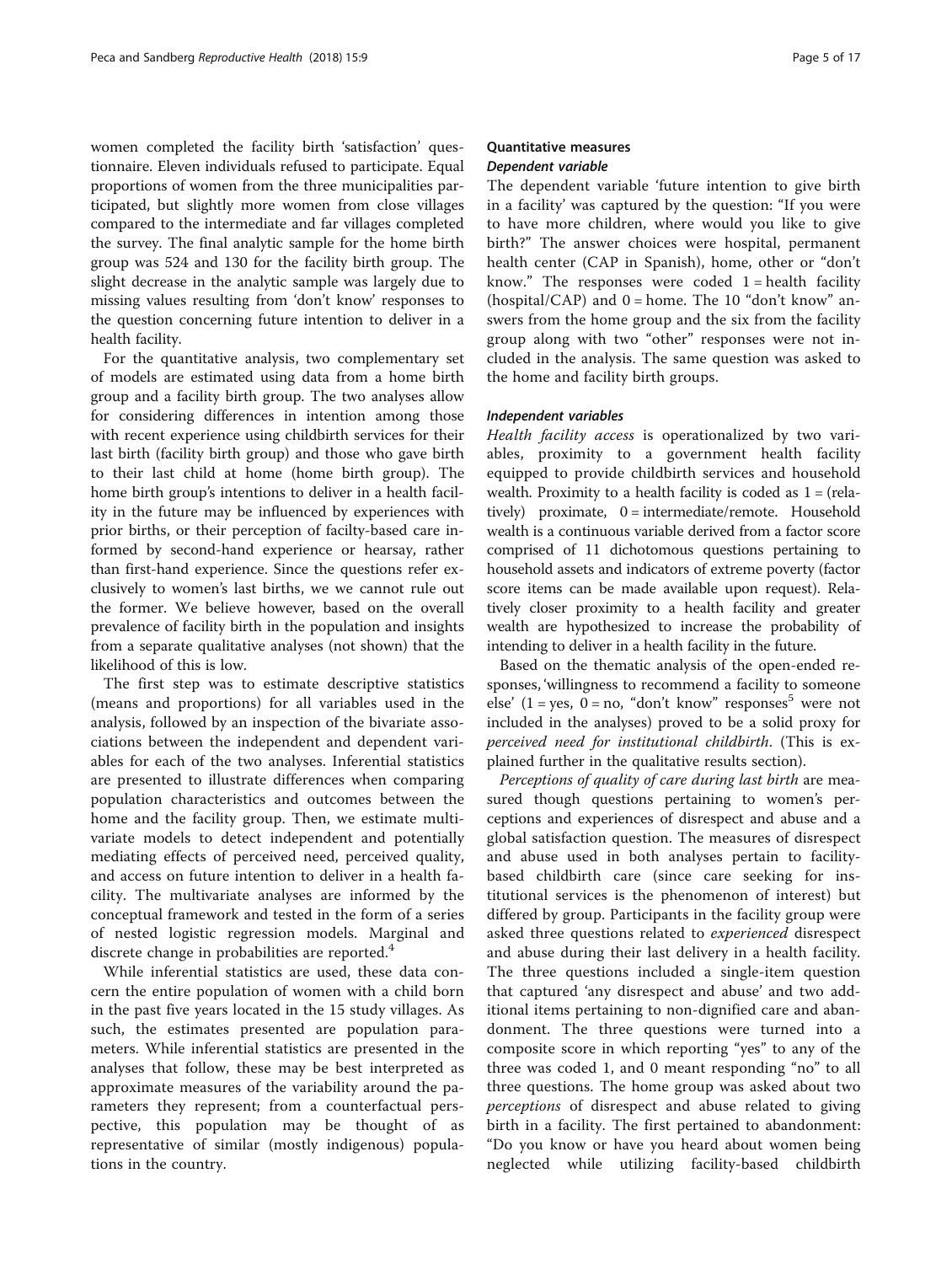services?" The second question was about unfair requests for payment or bribes; participants were asked: "Did you know or have you heard about paying or giving something for better care in health facilities?" Experiencing or perceiving disrespect and abuse in health facilities is hypothesized to decrease the probability of intending to deliver in a health facility in the future. These indicators were chosen because based on the literature they were most relevant in the current context and because the measures were accepted by the local data collection team (some disrespect and abuse questions were viewed as too sensitive and were not included). Detention in health facilities was not seen as prevalent so "unfair requests for payment" was used. All categories of disrespect and abuse are more extensively explored in a qualitative analysis, forthcoming.

The satisfaction question asked to both groups (translated into English) was, "How did you feel about the care you received during your last birth (at home/in a health facility)?" Responses were recorded on a five-point Likert scale. The satisfaction variable was coded  $1 = \text{very good}/$ good and  $0 =$  average, bad, and very bad. $6$  The hypothesis is that high satisfaction will be correlated with a future intention to return to the location in which they gave birth last time (e.g. highly satisfied home birth group will intend to give birth at home in the future and highly satisfied facility group will be more likely to intend on giving birth in a facility in the future).

#### Controls

The controls for this analysis are structural and cultural factors and individual characteristics. Proxies for structural and cultural factors included maternal language (1 = indigenous, 0 = Spanish) and respondent's municipality  $(1 = Nebai, 0 = Cotzal and Chajul). Maternal language$ (also an indication of ethnicity) are expected to have a negative association with facility-based delivery. This is because of indigenous populations' negative perceptions of institutional care quality based on the predominance of Spanish-speaking staff, who have been known to discriminate against indigenous populations who speak languages besides Spanish [[33](#page-16-0), [35\]](#page-16-0). Municipality is included because each of the three municipalities of Ixil has a relatively distinct culture and each has one public facility capable of providing childbirth care; the former may lead to variation in perceptions of quality among the three health facilities. Cotzal and Chajul have relatively new permanent health centers (CAPs) that provide childbirth services, while Nebaj is home to the only public referral hospital in Ixil, capable of managing obstetric complications.

Individual characteristics include indicator variables for education/literacy  $(1 = yes)$ , number of children at the time of the survey  $(1 = more than 5 children, i.e.$ above the departmental average of  $5.2$ ),<sup>7</sup> as well as a

continuous measure for respondents' age. Both high parity and low age may be associated with intention to utilize facility-based care. The thematic analysis suggests primigravida women (with prolonged labor) and women of advanced reproductive age are viewed as being higher risk and in possible need of facility-based care. Having at least some education/literacy is hypothesized to increase the probability of intending to give birth in a health facility, through either exposure to information concerning the benefits of institutional care or through a cultural mechanism influencing perceived need. Additionally, the facility group analysis controls for type of last birth  $(1 = vaginal$  and  $0 = planned/unplanned$  Cesarean section). This is because having a vaginal versus surgery-assisted birth are different experiences that may impact recommendations and future delivery location preferences.

#### Qualitative data

Qualitative data were collected through open-ended responses asked after select survey questions related to the woman's experience of care during her last childbirth experience. The home birth group was asked to explain their satisfaction scores, and the facility group was asked to explain their affirmative responses to the single-item disrespect and abuse question. Additionally, both groups were asked to give insight into their response to the 'willingness to recommend a health facility' question.

The thematic analysis reinforced the conceptual grounding and design of the statistical models, and for the purposes of contextualizing the quantitative results. An inductive thematic analysis was conducted by the lead author (fluent in Spanish) and validated by a team member from the study area who is fluent in both Spanish and Ixil. The open-ended data analysis included a full review of each response (in Spanish) and notation of emergent codes or sub-themes, separately by home and facility group. Then, the sub-themes were grouped according to salient higher order themes and summarized into key findings.

#### Results

#### Qualitative findings

The data from the 654 open-ended responses (100% response rate) revealed that the 'willingness to recommend' construct represents a perceived need for facilitybased care. However, this perceived need—and confidence in facility care—appears to largely apply to when obstetric emergencies arise and the belief that facility personnel and infrastructure are best equipped to save lives in these situations. Therefore, willingness to recommend does not appear to constitute a general endorsement of obstetric health service delivery or access. The explanations for why a woman would recommend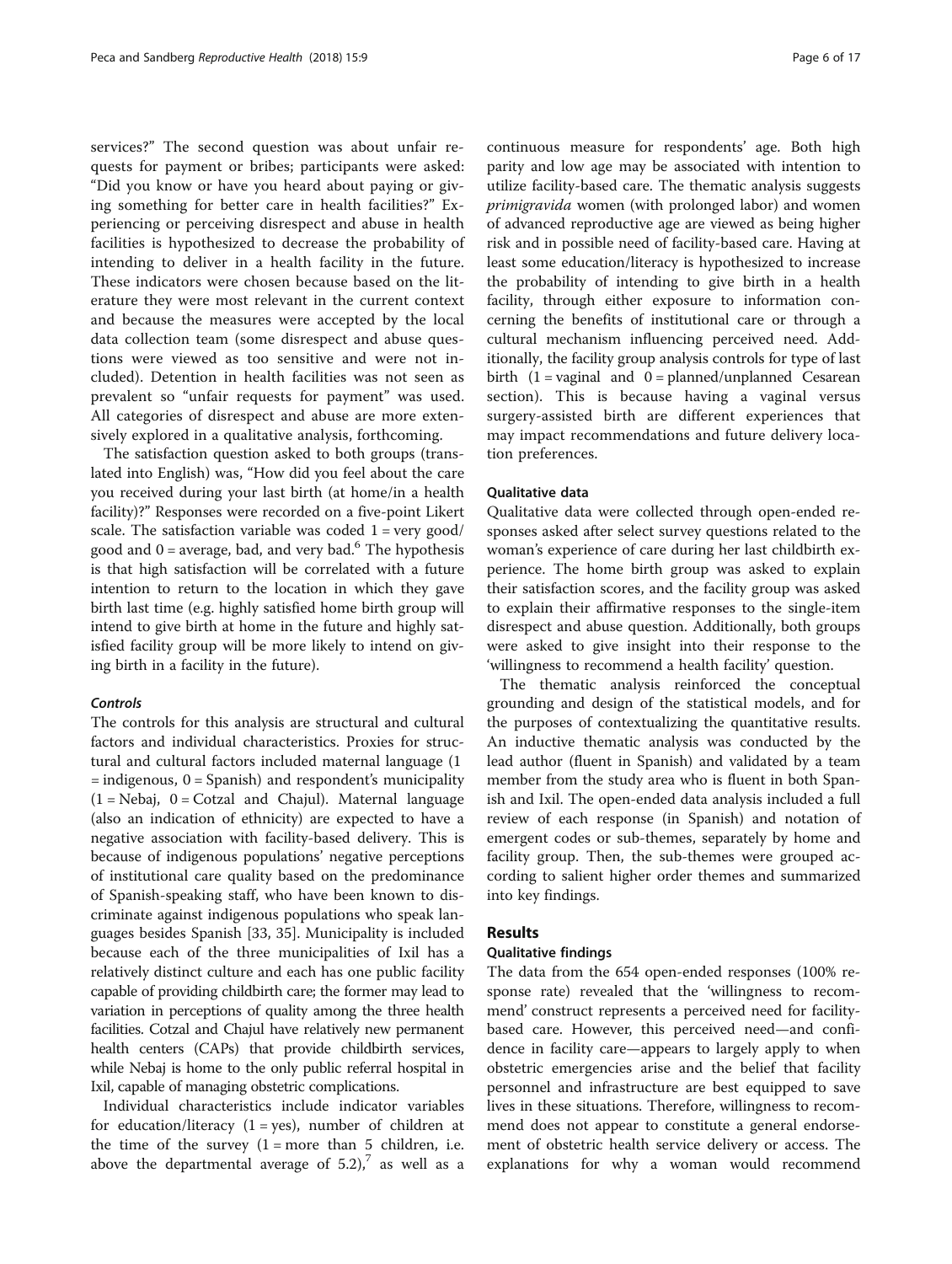facility delivery are similar in both the home and facility birth groups. Both groups identify safety and clinical interventions in health facilities as benefits, and distance, cost and quality of care deterrents.

More than half (61%) of the home birth group said they would recommend a facility-based delivery to someone else. Only about a quarter of these women said they intend to give birth in a facility themselves, however. While the majority of the facility birth group feels comfortable recommending a facility birth to someone else, just less than a quarter of these women would intend to give birth in a facility next time. The qualitative data suggests facility births are viewed as a 'safer' necessity, but not a preference. One woman summed it up by saying, 'whether you like it or not, the doctors are the only ones who can save our lives.' A significant group of women in the home birth group did not feel confident they knew enough about facility-based childbirth services to recommend it to someone else; and some women from both groups were reluctant to share an opinion with others for fear of being teased or scolded if something bad happened because of her recommendation. A substantial portion of the home birth group and some from the facility group indicated they would not recommend a facility birth to someone else because of the poor care provided in health facilities; they often implied care rendered at home was better. Finally, facility birth is viewed as more expensive than home birth and a few women indicated physical access to health facilities is a challenge.

The analysis of the open-ended satisfaction responses among the home birth group (100% supplied a response) underscored an expected preference for home birth. However, the few average to very poor satisfaction ratings were largely accompanied by explanations of disrespect and abuse (largely abandonment/neglect, nondignified care). The open-ended responses to the overall disrespect and abuse question among the facility birth group (89% supplied a response) validated an understanding of the question as explanations highlighted instances of disrespect and abuse outlined by Bowser and Hill's typology.

### Descriptive statistics

Table [1](#page-7-0) presents the summary of descriptive statistics for the study population. One fifth of the women included in the study reported their last birth was in a health facility. Forty-four percent lived in a proximate versus a distal village. Self-reported ethnicity and maternal language are very highly correlated, with 94% identifying as indigenous (compared to *ladina*), but slightly fewer (84%) reported an indigenous maternal language (majority Ixil, some K'iche, and minority Kanjobal). Nearly half of the study population was literate or had completed some education. At the time of the survey, the ages of the participants were 16 to 51 years with a mean of 28 years. The women reported the number of their offspring at the time of the survey, which ranged from one to 15; one-fifth of the women reported six or more children. Only 4 % of the facility group delivered their last child via Cesarean section with the vast majority reporting a vaginal birth.

When comparing the characteristics and responses of the two groups as illustrated in Table [1](#page-7-0), there are statistically significant differences by location, maternal language and education. Significantly more facility group women are from proximate villages within the municipalities of Cotzal and Chajul relative to Nebaj. The facility group also has a significantly higher proportion of educated/literate women and those who speak Spanish as a maternal language compared to the home birth group. There are no significant differences between groups in terms of wealth, parity and age.

The overwhelming majority of women from both groups (greater than 90%) reported the two highest ratings of satisfaction related to the care they received during the birth of their last child. The satisfaction responses were similarly distributed across the five categories for both groups of women. As for the quality variables, 18% of the facility group reported they experienced at least one of the three disrespect and abuse scenarios comprising the composite score. Fifteen percent of the home group indicated they perceived or believed at least one of the two examples of disrespect and abuse (abandonment or unfair requests for payment) are present during facility birth.

In the overall study population, 61% would recommend a facility-based delivery to someone else and 27% intend to deliver in a facility next time. Significantly more women from the facility group reported willingness to recommend and a future intention to return to a health facility to give birth compared to the home group. Just half of the home birth group would recommend a facility-based delivery, and only 16% intend to give birth to their next child in a health institution.

### Bivariate results

Table [2](#page-8-0) displays the bivariate estimates of future intent to deliver in a health facility and the independent variables of interest (access, perceived quality, and perceived need). Starting with the home group and access variables, wealth is negatively associated with future intention to give birth in a health facility. For distance, there is a statistically significant relationship with the outcome suggesting that the discrete probability of intending to deliver in a health facility among those living in a relatively proximal village is 0.11 higher compared to those from more distal villages. The association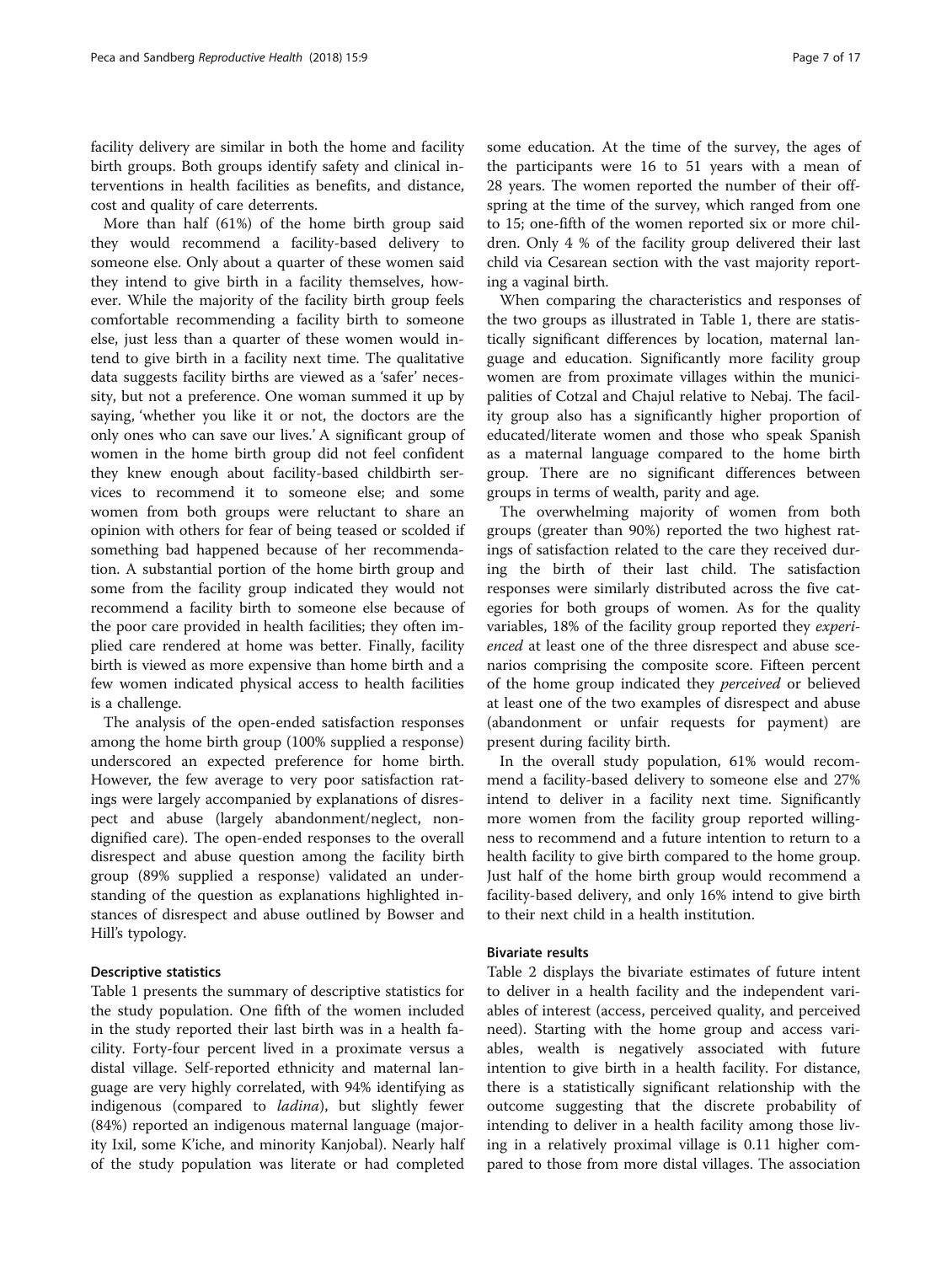<span id="page-7-0"></span>Table 1 Characteristics of the home and facility groups

| Variable                                                          | Home group                              | Facility group                                       |  |
|-------------------------------------------------------------------|-----------------------------------------|------------------------------------------------------|--|
|                                                                   | $N = 524$                               | $N = 130$<br>mean/proportion<br>(standard deviation) |  |
|                                                                   | mean/proportion<br>(standard deviation) |                                                      |  |
| Determinants of intention, facility birth                         |                                         |                                                      |  |
| Distance                                                          | 40%                                     | 62%**                                                |  |
| $1 =$ proximate, $0 =$ distal                                     | (0.491)                                 | (0.488)                                              |  |
| Municipality                                                      | 37%**                                   | 25%                                                  |  |
| $1 =$ Nebaj, $0 =$ Cotzal/ Chajul                                 | (0.483)                                 | (0.437)                                              |  |
| Maternal Language                                                 | 87%                                     | 70%**                                                |  |
| $1 =$ indigenous, $0 =$ Spanish                                   | (0.332)                                 | (0.460)                                              |  |
| Wealth Factor Score                                               | $-0.022$                                | 0.096                                                |  |
| 0.002; range: -.984-3.624                                         | (0.718)                                 | (0.764)                                              |  |
| Parity                                                            | 21%                                     | 16%                                                  |  |
| $1 = 5$ children                                                  | (0.405)                                 | (0.369)                                              |  |
| Education                                                         | 46%                                     | 54%*                                                 |  |
| $1 =$ some, $0 =$ none                                            | (0.499)                                 | (0.500)                                              |  |
| Age                                                               | 28.8                                    | 28.1                                                 |  |
| $16 - 51$                                                         | (7.479)                                 | (7.691)                                              |  |
| Birth Type                                                        | n/a                                     | 80%                                                  |  |
| $1 =$ vaginal, $0 =$ C-section                                    | (0.076)                                 | (0.402)                                              |  |
| Independent Variables                                             |                                         |                                                      |  |
| Willingness to recommend a facility birth to others               | 55%                                     | 85%**                                                |  |
| $1 = yes$                                                         | (0.498)                                 | (0.355)                                              |  |
| Satisfaction with care during last delivery                       | 92%                                     | 91%                                                  |  |
| $1 =$ Very good/good $0 =$ average to very poor                   | (0.278)                                 | (0.291)                                              |  |
| Experienced D&A                                                   | n/a                                     | 18%                                                  |  |
| $1 = yes$ to at least one of the three D&A questions              |                                         | (0.383)                                              |  |
| Perceptions of abandonment in health facilities                   | 10%                                     | n/a                                                  |  |
| $1 = yes$                                                         | (0.294)                                 |                                                      |  |
| Perceptions of "unfair requests for payment" in health facilities | 9%                                      | n/a                                                  |  |
| $1 = yes$                                                         | (0.280)                                 |                                                      |  |
| Outcome                                                           |                                         |                                                      |  |
| Intends to deliver next child in a health facility                | 16%                                     | 72%**                                                |  |
| $1 = yes$                                                         | (0.369)                                 | (0.453)                                              |  |

Source: Compiled by author using COTONEB survey data

Statistical difference between groups denoted by  $p < 10$ ,  $p > 05$ 

between the two perceptions of disrespect and abuse (abandonment and unfair requests) with future intention to deliver in a health facility is positive in the home group. The probability of intending to deliver in a health facility in the future is 0.19 lower for those who were satisfied with their last birth at home compared to those who were dissatisfied with their last birth.

Turning to the facility group, distance has a very weak negative association with the outcome, which is contrary

to the hypothesis that closer proximity increases the probability of intending to deliver in a health facility. The association between experienced disrespect and abuse and intention to have an institutional birth is negative among the facility group. Specifically, the estimated probability of intending to repeat a facility birth among women who experienced disrespect and abuse is estimated to be 0.16 lower compared to those who did not. Further, high satisfaction with last birth in a health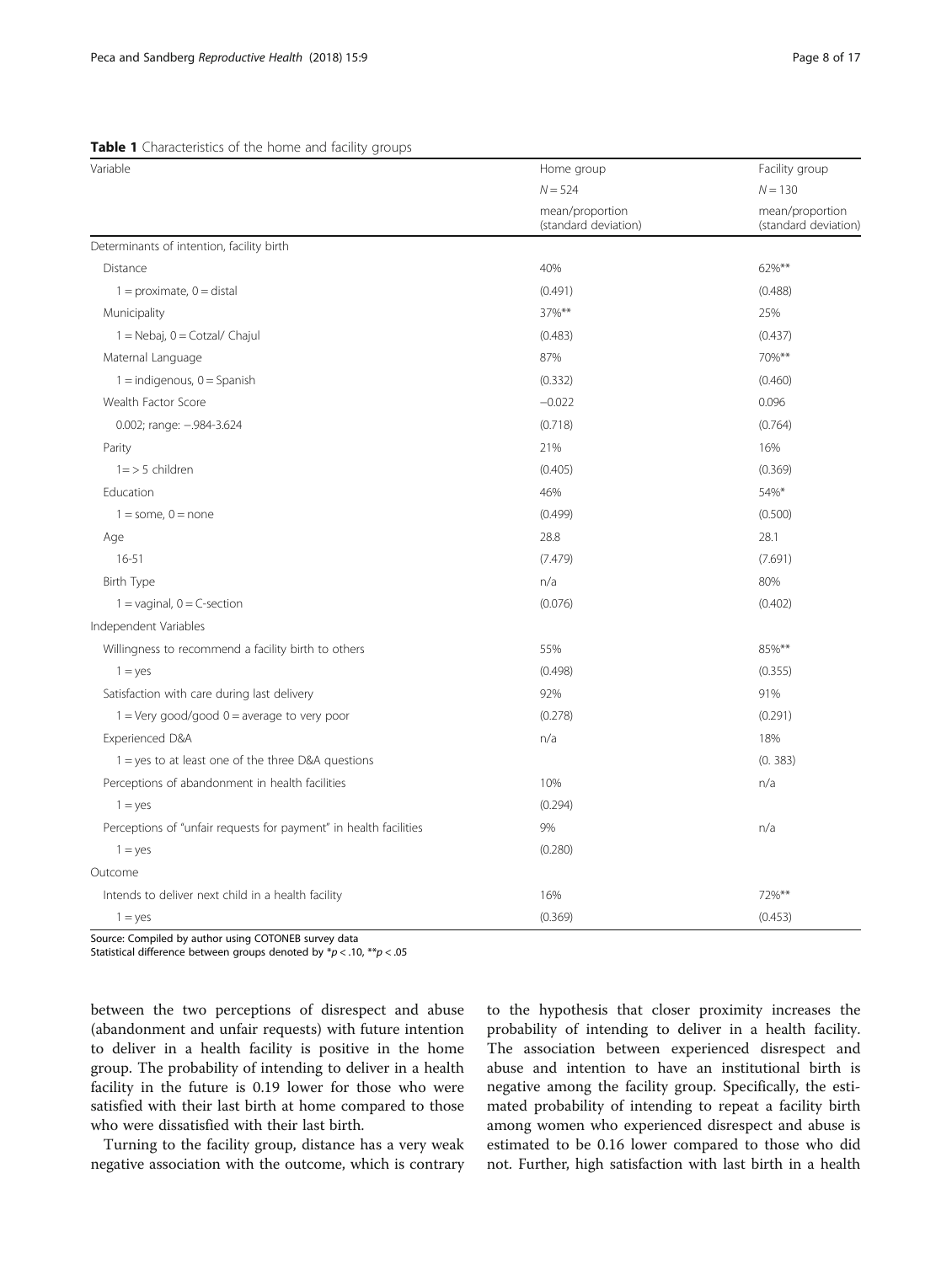<span id="page-8-0"></span>

| <b>Table 2</b> Marginal/Discrete changes in the probability of future intent to deliver in a health facility |
|--------------------------------------------------------------------------------------------------------------|
|--------------------------------------------------------------------------------------------------------------|

| Independent variable                                              | Home group | Facility group |  |
|-------------------------------------------------------------------|------------|----------------|--|
|                                                                   | $N = 524$  | $N = 130$      |  |
|                                                                   | (SE)       | (SE)           |  |
| Perceived quality                                                 |            |                |  |
| Perceptions of abandonment in health facilities                   | 0.039      | n/a            |  |
| $1 = yes$                                                         | (0.051)    |                |  |
| Perceptions of "unfair requests for payment" in health facilities | $0.112***$ | n/a            |  |
| $1 = yes$                                                         | (0.047)    |                |  |
| Experienced disrespect & abuse                                    |            | $-0.166*$      |  |
| $1 = yes$ to at least one of the 3 D&A questions                  | n/a        | (0.082)        |  |
| Satisfaction with care during last delivery                       | $-0.190**$ | 0.132          |  |
| $1 = \text{Very good/good } 0 = \text{average to very poor}$      | (0.044)    | (0.126)        |  |
| Perceived Need                                                    |            |                |  |
| Willingness to recommend facility birth to others                 | $0.215***$ | $0.467**$      |  |
| $1 = yes$                                                         | (0.029)    | (0.119)        |  |
| Access                                                            |            |                |  |
| Wealth                                                            | $-0.017$   | 0.049          |  |
|                                                                   | (0.024)    | (0.049)        |  |
| Distance                                                          | $0.111***$ | $-0.008$       |  |
| $1 =$ proximate, $0 =$ distal                                     | (0.030)    | (0.081)        |  |

Source: Compiled by author using COTONEB survey data Note:  $* p < 0.10, ** p < 0.05, ** p < 0.010$ 

facility is associated with a higher probability (0.13) of returning to a health facility to give birth in the future.

The association between willingness to recommend and future intention to deliver in a facility is positive and statistically significant for both groups. The estimated difference in the probability of intending to use a facility in the future between those willing to recommend versus those unwilling to recommend is double the magnitude in the facility group compared to the home group.

### Multivariate results

### Future intention to give birth in a health facility – home group

Table [3](#page-9-0) displays the multivariate results related to future intention to deliver in a health facility among the home group participants. Model 1 includes the control variables represented by structural and cultural factors, as well as individual characteristics (language, ethnicity, age, literacy and parity). The estimates indicate, on average, speaking an indigenous maternal language, living in the municipality of Nebaj, and an above-average number of children are negatively associated with future intention to give birth in a health facility. Further, age and having some education/literacy are positively

associated with intending to have an institutional birth in the future.

Model 2 builds on the specification from Model 1 to include two facility access variables: distance and wealth. The inclusion of the controls with the access variables adjusts the bivariate wealth estimate, now resulting in a slight positive association with the outcome. The distance (to nearest health facility) association remains statistically significant, adjusted slightly downward compared to the bivariate estimate. The results indicate the discrete probability of intending to deliver in a health facility is 0.99 higher for women living in proximal villages compared to women in distal villages. The results of Model 2 indicate the addition of the access variables improves model fit as evidenced by the likelihood ratio test.

Model 3 adds perceived need for institutional birth, represented by 'willingness to recommend' to the multivariate model. As anticipated, the discrete probability of intending to give birth in a health facility for those willing to recommend institutional childbirth is 0.188 higher compared to those who are not willing to recommend facility-based childbirth. The estimated discrete change in the probability of future intention to use a facility associated with willingness to recommend decreases only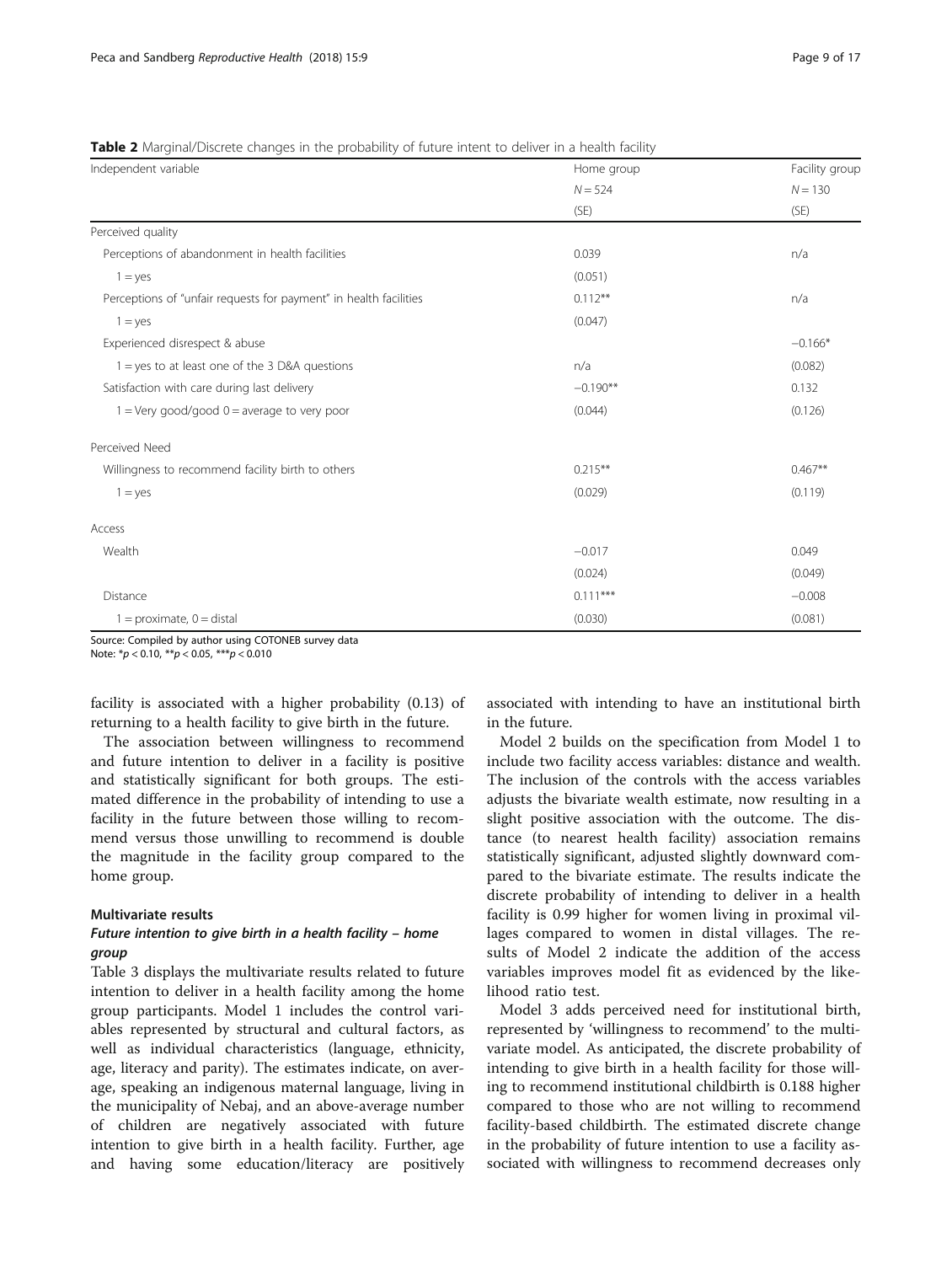| Variable                                                                                                 | Model 1                                 | Model 2                           | Model 3             | Model 4        | Model 5                 |
|----------------------------------------------------------------------------------------------------------|-----------------------------------------|-----------------------------------|---------------------|----------------|-------------------------|
|                                                                                                          | (Determinants of<br>intention/controls) | (Access to<br>institutional care) | (Perceived<br>need) | (Satisfaction) | (Disrespect<br>& abuse) |
| Municipality<br>$1 =$ Nebaj, $0 =$ Cotzal/ Chajul                                                        | $-0.149***$                             | $-0.145***$                       | $-0.126***$         | $-0.135***$    | $-0.138***$             |
| Language<br>$1 =$ indigenous, $0 =$ Spanish                                                              | $-0.081$                                | $-0.089*$                         | $-0.076$            | $-0.070$       | $-0.062$                |
| Parity<br>$1 = 6 - 15, 0 < 6$                                                                            | $-0.024$                                | $-0.014$                          | $-0.018$            | $-0.012$       | $-0.019$                |
| Fducation<br>$1 =$ some, $0 =$ none                                                                      | $0.078**$                               | $0.077**$                         | $0.054**$           | $0.052***$     | $0.052***$              |
| Age                                                                                                      | $0.005*$                                | 0.004                             | 0.002               | 0.002          | 0.002                   |
| Distance<br>$1 =$ proximate, $0 =$ distal                                                                |                                         | $0.099***$                        | $0.081***$          | $0.072***$     | $0.065***$              |
| Wealth                                                                                                   |                                         | 0.008                             | $-0.006$            | $-0.006$       | $-0.004$                |
| Willingness to recommend facility birth to others<br>$1 = yes$                                           |                                         |                                   | $0.188***$          | $0.172***$     | $0.171***$              |
| Satisfaction with care during last birth<br>$1 = \text{very good/good}, 0 = \text{average to very poor}$ |                                         |                                   |                     | $-0.310***$    | $-0.304***$             |
| Perceptions of abandonment in health facilities<br>$1 = yes$                                             |                                         |                                   |                     |                | $-0.008$                |
| Perceptions of "unfair requests for payment" in health facilities<br>$1 = yes$                           |                                         |                                   |                     |                | 0.073                   |
| Df                                                                                                       | 5                                       | $\overline{7}$                    | 8                   | 9              | 11                      |
| Model Diff Chi <sup>2</sup>                                                                              |                                         | $12.71***$                        | 53.75***            | 24.31***       | 2.42                    |
| Models compared                                                                                          |                                         | (182)                             | (283)               | (384)          | (485)                   |

<span id="page-9-0"></span>Table 3 Changes in probability of reporting future intent to deliver in a health facility (home birth group only)  $N = 524$ 

Source: Compiled by author using COTONEB survey data

 $*p < 0.10, **p < 0.05, **p < 0.010$ 

slightly in the multivariate context compared to the bivariate estimate. The decreased magnitudes of the controls and access estimates imply that perceived need (willingness to recommend) partially mediates the relationship between the controls and access variables and the outcome, future intention to deliver in a health facility.

Model 4 adds the satisfaction variable to the specification from Model 3, capturing the woman's perceived quality of care during her last birth at home. Compared to the bivariate estimate, the discrete change in probability associated with satisfaction increases by 0.12 in the presence of the controls, access and perceived need variables. This indicates the probability of intending to give birth in a health institution among those who reported high satisfaction with their last home birth is 0.31 lower compared to the women who reported low satisfaction. Minor changes in the control estimates suggest some of their explanatory power is associated with differential satisfaction. Willingness to recommend is partially explained by satisfaction, but not completely, which supports the assumption that the two variables capture different constructs and should be controlled for separately. Model fit is improved by the

inclusion of 'willingness to recommend' as indicated by the likelihood ratio test ( $p < .001$ ).

Lastly, Model 5 incorporates the two specific negative perceptions of facility care quality in the form of unfair requests for payment and abandonment (i.e. two examples of disrespect and abuse). These perceptions of quality are not strongly associated with future intention to deliver in a health facility net of satisfaction, willingness to recommend a facility birth and the controls. The inclusion of the two disrespect and abuse variables have little to no effect on the other covariates and does not improve model fit. Specifically, perception of abandonment in health facilities in the multivariate context (compared to the zero order effect) now has a negative association as expected. The estimate has a magnitude of nearly zero and no substantive meaning, likely due to the inclusion of municipality (analysis not shown). The estimate associated with the measure of unfair requests for payment remains positive and appears to be adjusted by the inclusion of distance (analysis not shown). The two perceptions of disrespect and abuse used in Model 5 do not mediate or explain the associations between willingness to recommend or satisfaction and intent to deliver in a facility.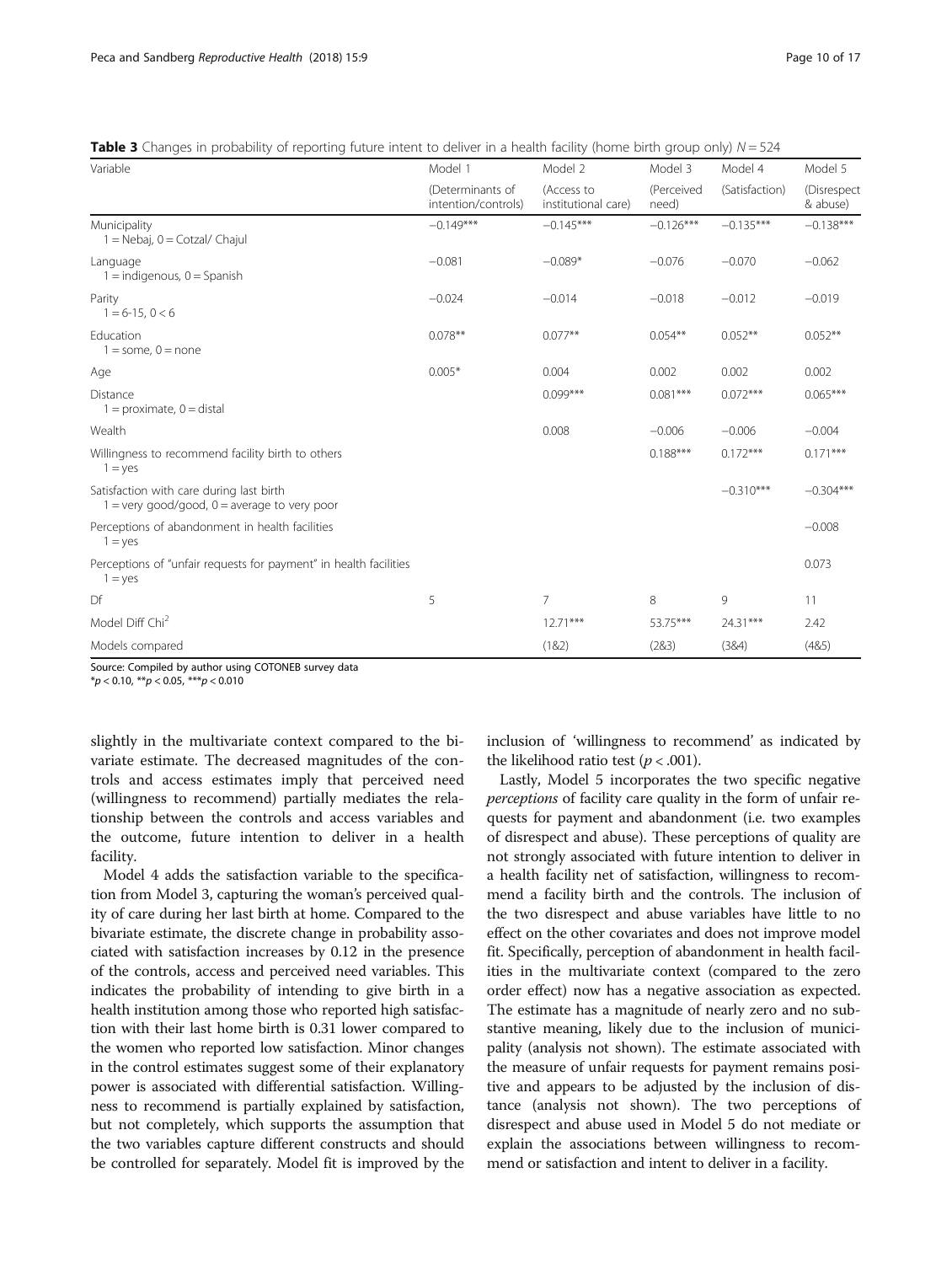| Table 4 Changes in probability of reporting future intent to deliver in a health facility (facility group only) $N = 130$ |  |  |
|---------------------------------------------------------------------------------------------------------------------------|--|--|
|---------------------------------------------------------------------------------------------------------------------------|--|--|

| Variable                                                                                     | Model 1                                 | Model 2                           | Model 3             | Model 4        | Model 5                 |
|----------------------------------------------------------------------------------------------|-----------------------------------------|-----------------------------------|---------------------|----------------|-------------------------|
|                                                                                              | (Determinants of<br>intention/controls) | (Access to<br>institutional care) | (Perceived<br>need) | (Satisfaction) | (Disrespect<br>& abuse) |
| Municipality<br>$1 =$ Nebaj, $0 =$ Cotzal/ Chajul                                            | $-0.270**$                              | $-0.262**$                        | $-0.334***$         | $-0.324**$     | $-0.312**$              |
| Language<br>$1 =$ indigenous, $0 =$ Spanish                                                  | $-0.248***$                             | $-0.254***$                       | $-0.221***$         | $-0.225***$    | $-0.231***$             |
| Parity<br>$1 = (6-15), 0 = (0-5)$                                                            | $-0.117$                                | $-0.105$                          | $-0.060$            | $-0.035$       | $-0.044$                |
| Education<br>$1 =$ some, $0 =$ none                                                          | 0.152                                   | 0.158                             | 0.099               | 0.106          | 0.108                   |
| Age                                                                                          | 0.012                                   | 0.011                             | 0.006               | 0.007          | 0.008                   |
| <b>Birth Type</b><br>$1 =$ vaginal, $0 =$ C-section                                          | $-0.036$                                | $-0.039$                          | $-0.075$            | $-0.069$       | $-0.078$                |
| Distance<br>$1 =$ proximate, $0 =$ distal                                                    |                                         | 0.040                             | 0.051               | 0.048          | 0.051                   |
| Wealth                                                                                       |                                         | $-0.014$                          | $-0.002$            | $-0.002$       | $-0.001$                |
| Willingness to recommend a facility birth to others<br>$1 = yes$ , $0 = no$                  |                                         |                                   | $0.557***$          | $0.559***$     | $0.548***$              |
| Satisfaction w/last birth<br>$1 = \text{very good/good}$ , $0 = \text{average to very poor}$ |                                         |                                   |                     | 0.140          | 0.097                   |
| Experienced D&A<br>$1 = yes$ to at least one of the 3 items                                  |                                         |                                   |                     |                | $-0.107$                |
| Df                                                                                           | 6                                       | 8                                 | 9                   | 10             | 11                      |
| Model Diff Chi <sup>2</sup>                                                                  |                                         | 0.29                              | 18.50***            | 0.88           | 0.83                    |
| Models compared                                                                              |                                         | (182)                             | (283)               | (384)          | (485)                   |

Source: Compiled by author using COTONEB survey data

 $*p < 0.10, **p < 0.05, **p < 0.010$ 

## Future intention to give birth in a health facility – facility group

Table 4 below shows the results of a similar set of nested models using the facility group data. This analysis included control variables represented by structural and cultural factors and individual characteristics, similar to the home group analysis. The only difference is the inclusion of type of delivery (vaginal/Cesarean section), which was not relevant to the home birth group. When testing control variables in the context of each other, municipality of Nebaj and indigenous maternal language are significantly associated with a decreased likelihood of intending to give birth in a facility. Specifically, women from the municipality of Nebaj (compared to Chajul or Cotzal) are estimated to have a 0.27 lower probability of intending to return to a facility to give birth. Further, future intention to give birth in a facility is associated with an estimated 0.25 lower probability among those who have an indigenous maternal language compared to women who indicate Spanish is their native language. The direction of association for language aligns with the home group analysis, but has a higher magnitude in this group. Vaginal birth (compared to Cesarean section) and high parity (compared to low) also have negative

associations with the outcome. Conversely, increasing age has a positive association with the outcome, as well as education; both estimates have one-tailed tests significant at the 0.1 alpha level.

In Model 2, the access variables (distance and wealth) are added to the specification in the previous model. In the multivariate context, the signs on the access variables change direction, suggesting the bivariate estimates may be distorted. While living in a more proximal village now has a positive association (as expected), increasing wealth has a negative (and low) marginal probability associated with intention to deliver in an institution (a similar result to that seen in the home group analysis). The inclusion of both access variables does not result in an improved model fit and has little impact on the estimates of the controls.

Perceived need (operationalized as 'willingness to recommend') is introduced in Model 3. In the multivariate context, the estimate for 'willingness to recommend' increases in magnitude compared to the bivariate estimate. Differential perceptions of need for institutional care were previously hidden within categories of municipality, birth type and distance. Controlling for this variation within categories of the indicated covariates increases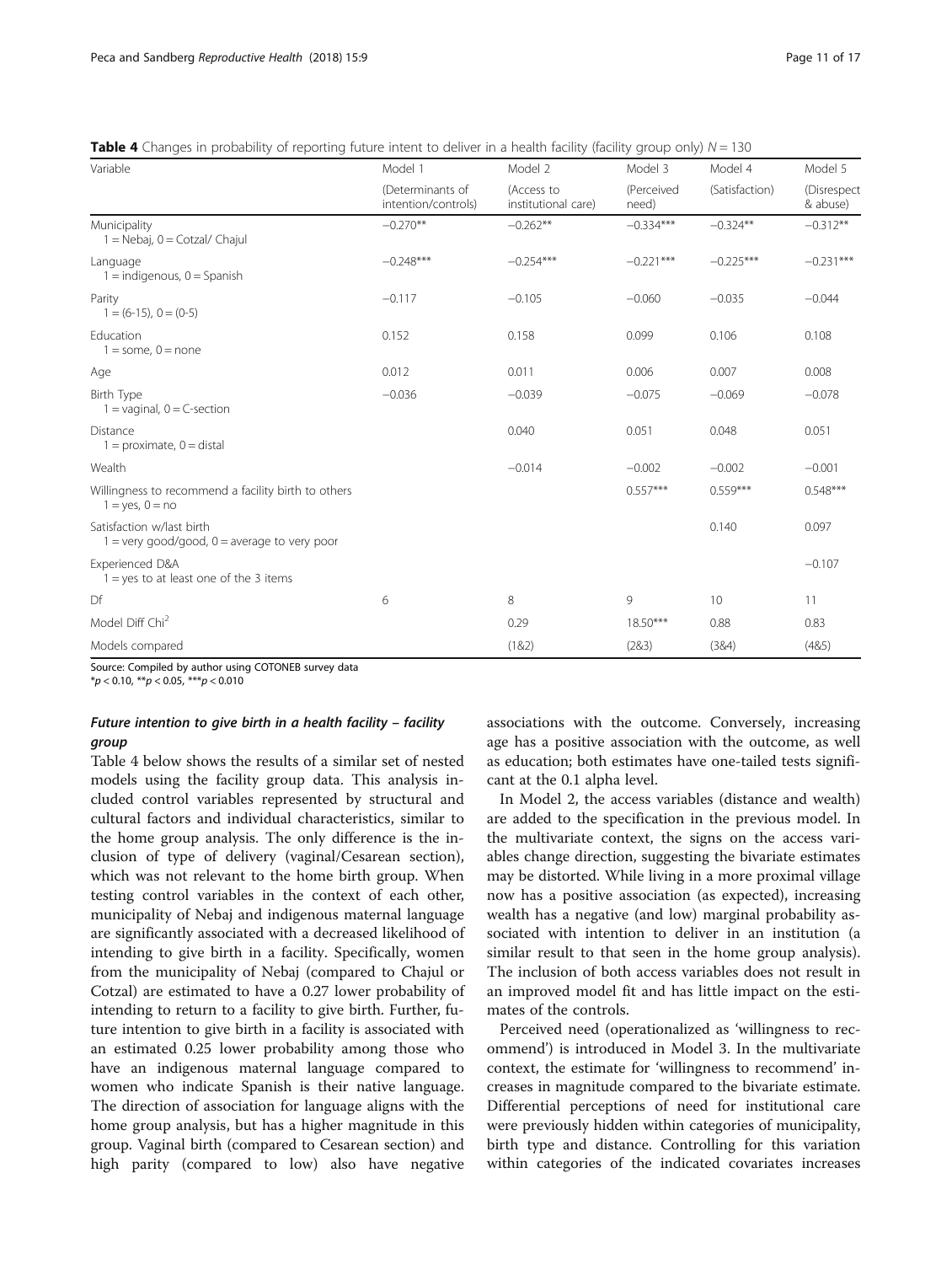the overall magnitude of the estimated association between 'willingness to recommend' and future intention to deliver in a facility. Decreases in the other controls and access variables suggest perception of need partially mediates the relationship between the former and future intentions to deliver in a health facility.

The probability of intending to return to a health facility to give birth is 0.56 higher among women who reported a 'willingness to recommend' compared to the women who were not willing to recommend institutional childbirth. The addition of 'willingness to recommend' improves model fit. This proxy for perceived need suppresses the effect of municipality, along with vaginal birth, which nearly doubles in magnitude. The remaining covariates are mildly adjusted downward. Perceived need is suppressed by municipality and type of birth—two factors that theoretically could counteract perceived need for facility-based care.

Model 4 incorporates satisfaction with care provided during last birth in the health facility. Higher satisfaction ratings are still positively associated with future intention to deliver in a health facility. However, the estimate is largely the same in the bivariate analysis and the likelihood ratio test indicates satisfaction does not improve model fit. Satisfaction remains independent of the other covariates, including the other variables hypothesized to mediate access and perceived need.

The final model includes the composite disrespect and abuse variable, which maintains its negative association with future intention to return to a health facility to give birth, as anticipated. Compared to the bivariate estimate, the effect of disrespect and abuse is partially explained by the controls, satisfaction, and most importantly, perceived need (willingness to recommend) (analysis not shown). Again, it appears this second measure of quality (experienced disrespect and abuse) is no longer statistically significant in the context of the covariates, and the estimate indicates it is independent of the controls and access variables (similar to satisfaction).

### **Discussion**

Across both the home and facility birth groups, the results suggest the care seeking factors of interest—access, perceived need and perceived quality—demonstrate generally expected associations with future intention to deliver in a health facility, with a few exceptions. In terms of access, living in relatively closer proximity to the health facility increases the probability of intending to give birth among the home birth group, but the association was less compelling for the facility birth group. Perceived need, represented by willingness to recommend, was associated with a higher probability of intending to have a future facility-based birth among both groups. For women's perceptions of care quality, satisfaction with last childbirth experience reinforced intention to return to the same location; and as expected, women who reported experiences of disrespect and abuse during their last facility based delivery had a lower probability of intending to return to a facility in the future. The measures of perceived disrespect and abuse (abandonment and unfair requests for payment) among the home birth group did not demonstrate conclusive associations in this context.

The results indicate the original conceptual model could be modified for each group to better capture the estimated relationships among the variables in this context. For example, the analysis presented here suggests that, in this particular population, the association between cultural, structural, and individual characteristics and future intentions to use facility based maternity care are partially mediated by perceived need for institutional care (in both groups) and satisfaction with prior childbirth experience in the home group. For the facility group, physical access to care and perceived care quality (disrespect and abuse and satisfaction) additionally had independent effects on future intentions to use facilitybased maternity care.

The two types of perceived quality of care measures— disrespect and abuse and satisfaction—generated mixed results. For the home group, satisfaction with home birth is the main driver of intentions to give birth at home again. The two measures of perceptions of disrespect and abuse did little to help explain the home group's future intentions. As originally hypothesized, the facility group analysis indicates poor satisfaction ratings and reports of disrespect and abuse are a deterrent to seeking facility-based care in the future. Further, these results suggest satisfaction and the disrespect and abuse measures capture different aspects of perceived quality of care. This is evidenced by the fact that when both measures are estimated simultaneously, satisfaction is adjusted downward in the presence of disrespect and abuse.

The findings from this analysis may be generalizable to other rural indigenous populations in Guatemala, but several limitations must be kept in mind. While a limited number of variables were included, (due to the relatively small sample size,) key factors identified in the literature as being associated with uptake of facility-based childbirth care informed the conceptual model and are included in the models. Other important care-seeking factors may have been omitted from the current analyses, and some measures (structural and social factors and individual characteristics) may be imperfect proxies of these constructs. Going forward it would be useful to include additional information about the facility group care experiences such as duration of the stay in the health facility, cost of care, degree of obstetric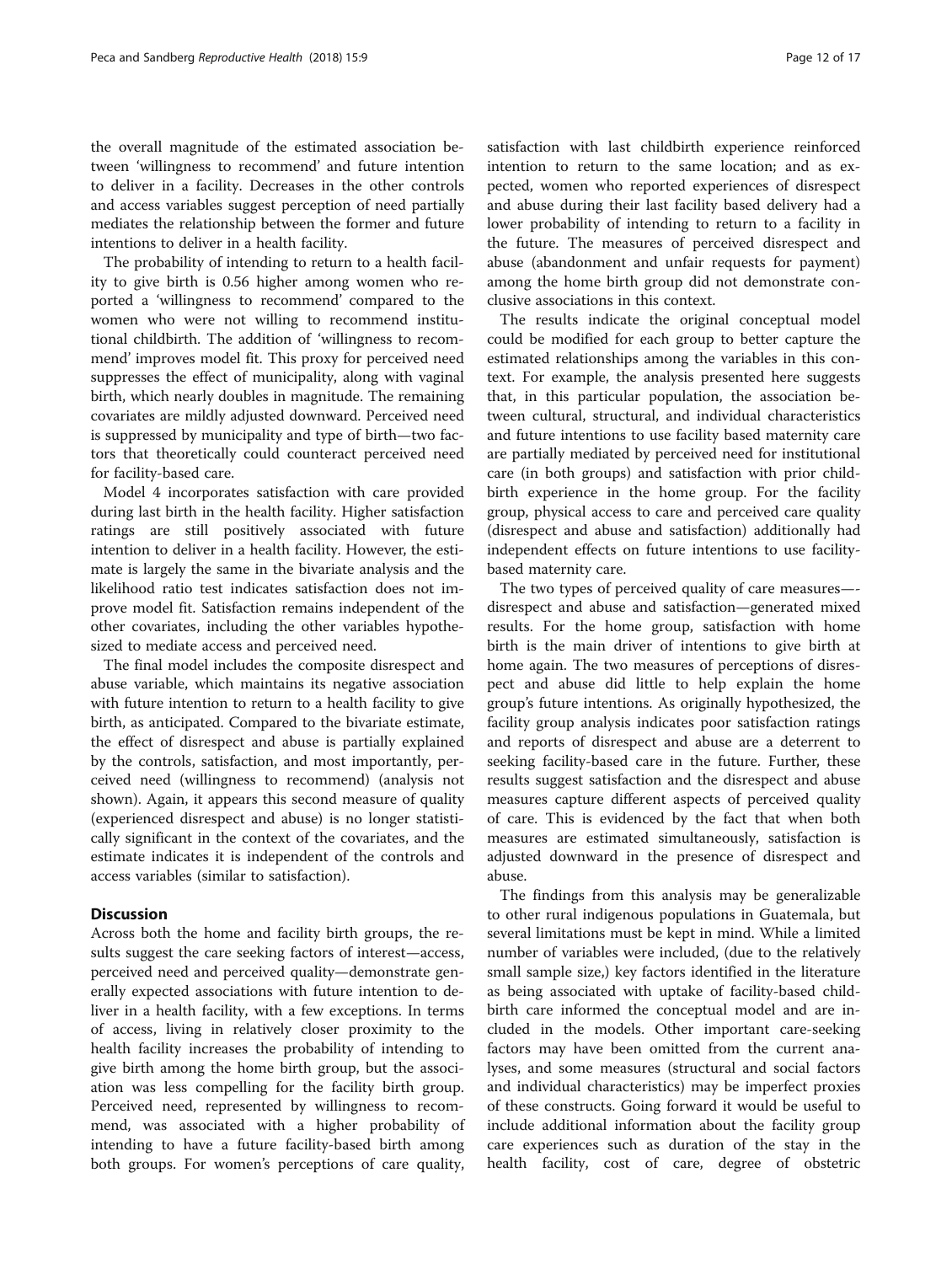complication and health outcomes of mother and baby. These are factors that may negatively influence future intention to seek facility-based care in the future [\[33](#page-16-0)]. Additionally, controlling for whether women's preferences were accommodated (i.e. presence or absence of respectful practices), such as being allowed to give birth in one's preferred position and observe cultural practices as outlined in the Healthy Motherhood Law [[25](#page-16-0)], may increase future intention to return to a health facility to give birth. For the home birth group, it could be useful to control for religion or spiritual beliefs/values [\[36](#page-16-0)] and measures of empowerment or autonomy (given the low status of women in Guatemalan society) [\[33\]](#page-16-0) as those factors may influence a woman's ability or intention to use institutional care.

Another limitation may stem from recall bias when questioning women about experiences that may have occurred within a five-year time-frame. However, such biases may be minimal. A study from Ghana suggests that women's recollections of obstetric events were found to be accurate, even more than five years later, though this may pertain to more tangible events rather than subjective feelings [\[37\]](#page-16-0). There is potential uncontrolled for heterogeneity within the home birth group given the possibility that some women may have had a facility birth experience prior to her last home birth, though the assumption is that this was rare and the subsequent effect on the results unsubstantial. The normalization of disrespect and abuse combined with low expectations and relatively less experience with institutional childbirth care may have contributed to "under-reporting" of disrespect and abuse. This should be partially adjusted by the inclusion of education/literacy and wealth; additionally, we are concerned with subjective reports of women's experiences as they are what drive care-seeking (as opposed to "objective" measures of disrespect and abuse or satisfaction). Courtesy bias may have affected responses to the questions about willingness to recommend or intention to use maternity care in the future. However, the variation and distribution of responses increase confidence in the findings. For example, only 25% would recommend facility birth and intend to deliver in a facility in the future, and 37% of the total study population would neither recommend nor intend the former. While there is potential for reverse causality of the association between willingness to recommend and future intention to deliver in a health facility, the analysis of the accompanying qualitative data reveals willingness to recommend is a proxy for perceived need for institutional care. A woman is not likely to report an intention to do something for which she does not perceive a need.<sup>8</sup>

This research contributes to the literature by testing two types of self-reported quality of care measures: a

'global' measure of satisfaction and specific measures related to poor perceptions of quality that capture disrespectful and abusive service provision. While there is conceptual overlap between satisfaction with facility care and reporting specific instances of disrespect and abuse, the facility group analysis suggests the measures largely capture different aspects of the relationship between perceptions of quality and future delivery location preference. Global satisfaction ratings often lack variation and are skewed to the positive end of the spectrum [\[38](#page-16-0)]. This appears to be true in this case as more than 90% of women reported high to very high satisfaction with their last birth experience at home or in a health facility.

Reported high satisfaction with facility care is positively associated with intent to give birth in a health facility again in the future. However, the facility group's high satisfaction ratings may be less of an indication of stellar service provision and more a function of low expectations or other confounders [[39](#page-16-0)]. The qualitative data suggest the expectation in the case of a facilitydelivery is tied to survival, instead of the traditional expectations of childbirth care in the home. Reports of high satisfaction among the facility group may be a better measure of 'acceptable' care instead of 'highly satisfactory' care [[8\]](#page-15-0). High satisfaction among the home group was the most substantively and statistically significant factor associated with future birth location. Satisfaction with home care may represent the overall preference for home birth, which is why it is a major deterrent to future intent to seek institutional childbirth care. An analysis of the qualitative open-ended responses reinforces why women prefer to give birth at home.<sup>9</sup> As hypothesized, satisfaction with (or preference for) home birth was found to mediate perceived need for institutional care, distance and municipality. Future research could further examine the relationship among specific instances of disrespect and abuse experienced during home birth (which was likely partially captured by home satisfaction ratings) and intention to seek facility birth care.

The nested model results from the facility group indicate the satisfaction estimate is adjusted by the inclusion of disrespect and abuse, meaning disrespect and abuse explains variation apart from that explained by satisfaction. Further, only 9 % of the facility group reported average to very poor satisfaction with their care compared to the 18% who reported disrespect and abuse. This supports the hypothesis that satisfaction may represent an affective evaluation of quality that could discount or fail to capture specific (negative) experiences [[40\]](#page-16-0). The results indicate the measures of perceived quality (satisfaction versus experiences of disrespect and abuse), when operationalized in this context, are interpreted as different constructs likely limiting issues of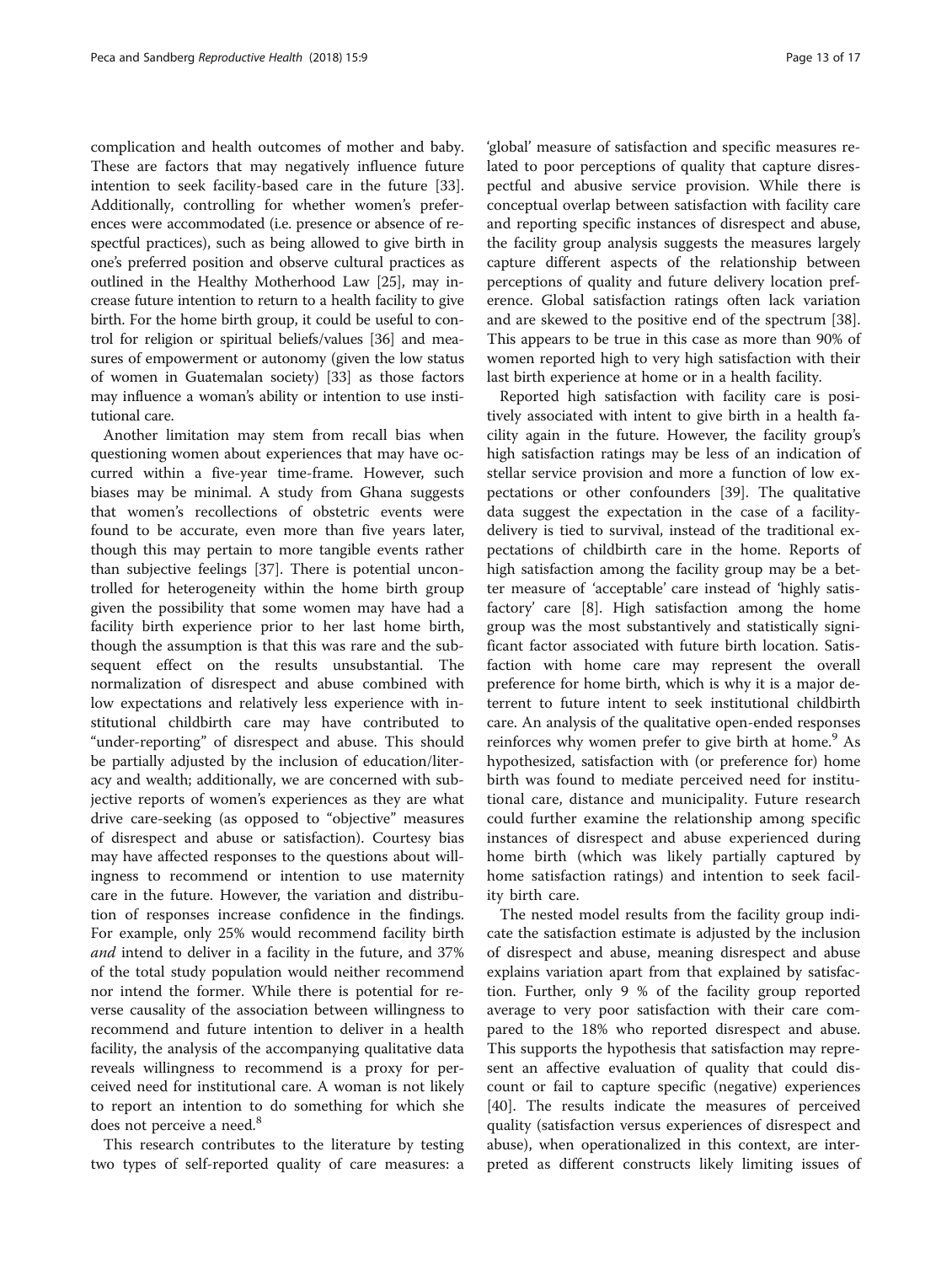potential endogeneity due to a correlation between the perceived quality measures and the outcome.

The perceptions of disrespect and abuse incorporated in the home group analyses were not significant or substantively associated with future intentions to use facility-based childbirth care. Perceived abandonment in health facilities had the anticipated negative association, but a virutally null estimate. The isolating effects of abandonment were potentially captured by the language variable and municipality of Nebaj where poor care is most commonly perceived. Perceptions that one must pay or give something for better care (unfair requests for payment) is associated with higher likelihood of facilitybased delivery intentions. This could be due to the general expectation of costs related to facility-based care. "Unfair requests" may not be viewed as distinct from other payments. Future research should explore other potentially important perceptions of quality that may explain contributors to low intended use of facility-based childbirth care.

The decision about where to give birth is a complex social process that can lead to delays in seeking emergency obstetric care. The qualitative data suggest respondents must balance sub-optimal quality of services with believing health facilities are safer, which is concurrent with other research indicating acceptability of facility birth in the event of an obstetric complication [\[19](#page-16-0)]. The qualitative and quantitative responses suggest perceived need is an important mediating factor for both groups' future care-seeking. Willingness to recommend or perceived need for institutional care demonstrates an awareness of the susceptibility to and severity of obstetric complications, making them more likely to utilize facilitybased care [\[17\]](#page-15-0). Sixty one percent of the respondents, from both groups, are willing to recommend a facility, suggesting an acceptance of and perceived need for institutional care. However, less than a third of women intend to have a facility-based delivery. This figure is not much higher than the proportion of women from the Department of Quiché who reported a facility birth during the last maternal and child health survey [[27](#page-16-0)].

Among the structural, cultural and individual characteristics, only literacy/some education was seen to be associated with a higher likelihood of intending to deliver in a health institution (for both groups). It is not surprising that the estimated probability of intending to give birth in a health facility for those who are literate/have some education is twice as large for the facility group compared to the home group. Among the facility group, indigenous language was a significant deterrent to future intentions to repeat a facility delivery, indicating indigenous populations may not feel comfortable with the institutional childbirth processes and interactions—potentially a result of their inability to communicate [\[28](#page-16-0)] or because of differential

treatment of indigenous populations [\[30\]](#page-16-0). Women with high parity from both groups have a relatively weak lower discrete probability of intending to deliver in a health facility in the future compared to those with fewer children. This could be a function of having sufficient success at home that one does not perceive a need for facility-based care or lack of intention to have more children. Living in the municipality of Nebaj is also strikingly associated with decreased intentions (overall) to deliver in a health facility, especially among the facility group. This could be because Nebaj's referral hospital is associated with poorer treatment and/or infrastructure (suggested in a separate analysis of qualitative data, not shown). Alternatively, this health facility offers more surgical and other medical interventions that may be feared by respondents. The potential stigma surrounding the Hospital of Nebaj is unfortunate as this is the only public health facility capable of managing a complicated delivery in Ixil. Age was not significantly associated with future childbirth intentions for either group.

For hard-to-reach communities, access played less of a role in determining future intention than anticipated. Living in closer proximity to health facilities was associated with higher discrete probability of intending to have a facility birth for both groups. Proximity to the health facility was a stronger and more significant predictor of childbirth intentions for the home group compared to the health facility group. Closer access may be a more significant pull factor for the home group because better physical access means less of a perceived investment in time and money to reach care, making the thought of facility-based care utilization more likely. While closer physical access to health facilities does increase likelihood of use, the facility group already may have navigated physical and geographic access barriers to utilize facility care in the past, potentially minimizing the importance of proximity to care when considering future intentions. Notable is the relatively small magnitude of association between wealth and future delivery intentions for both groups. This could be explained by the fact that facility delivery is not a preference, but driven by obstetric emergencies, in which case families find a way to invest in facility-based delivery. This interpretation is reinforced by the strength of the magnitude and direction of 'willingness to recommend,' which again, points to the perception of need driving intention to use facility-based care. The findings suggest the access variables may be better categorized as controls since wealth and distance do not appear to play a mediating role as originally hypothesized.

### Conclusions

Women's perceptions of care quality influence future care-seeking for childbirth services. Facility group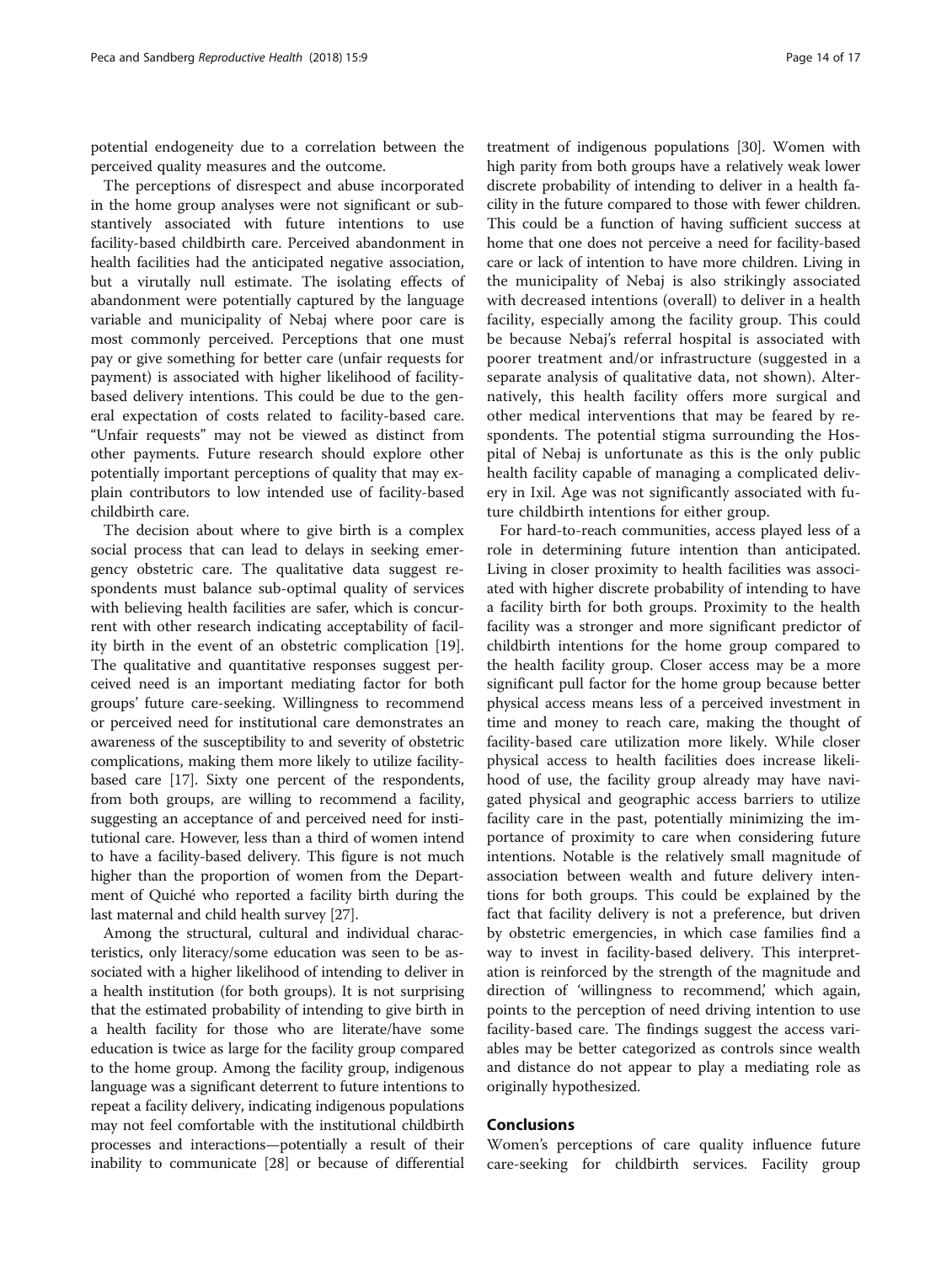women had a lower probability of returning to a health facility if they were dissatisfied with their last care experience or reported being disrespected. Further, the home birth group's satisfaction with home childbirth care is the driving force for maintaining a preference for giving birth at home. Interestingly, the qualitative data revealed the majority of dissatisfied women who gave birth at home indicated they were mistreated. Whether mistreatment at home could be a driver of facility delivery is an area for future investigation.

This study illustrates that measurement of a complex phenomenon like perceived quality (e.g. examples of disrespect and abuse) can be successfully conducted in geographically hard-to-reach places and executed in multiple languages (e.g. Spanish, Ixil) at a relatively low cost and in a short time period. The willingness to recommend a facility birth question could serve as an indicator of increasing demand in the event of an obstetric emergency and may foreshadow a shift in preferences. This is an example of another indicator that could be further tested more widely in this and other contexts. The use of qualitative data validated the understanding of the quantitative willingness to recommend survey question along with the overarching disrespect and abuse question. There is potential to adapt or build upon the willingness to recommend and disrespect and abuse indicators for future population-based or more routine data collection efforts. These measures could provide a source of data to monitor the implementation of laws, policies and programs; for example, the operationalization of elements related to mistreatment or respectful care programming and practice outlined by the Healthy Motherhood Law and other existing intercultural care guidelines in Guatemala. At the health facility-level, screening for past dissatisfaction and negative experiences as part of the antenatal history to address demand issues could be incorporated as a strategy for increasing facility care. Feedback from clients and continued measurement of specific negative experiences (instead of just satisfaction) can inform efforts required to increase uptake and quality of care.

It is unlikely that the prevailing preference in historically marginalized rural communities will rapidly shift from home birth to facility birth. While utilization is still relatively low, it is promising to see over half of the women from the 15 rural communities signal the acceptance of facility care in the case of an obstetric emergency. The key implication of this work is that a failure to address perceptions of quality and how women are treated in health facilities can ultimately result in a delay or avoidance of seeking institutional childbirth care the future—thus rendering women and newborns more vulnerable to mortality and morbidity related to childbirth. Now is the time to enhance efforts to measure women's experiences with health facilities and to focus on accountable implementation of policies and guidelines related to advancing respectful care.

### **Endnotes**

<sup>1</sup>A study conducted in Bangladesh found the odds of giving birth in a health facility among women who intended to give birth in a health facility were 14.4 times higher compared to women who did not intend to give birth in a health facility [\[15](#page-15-0)]. Further, a study from Ethiopia asked women where they intended to give birth and found at follow-up post-delivery that 80% who intended to have an institutional birth actually did  $[16]$  $[16]$ .

 ${}^{2}$ Guatemala is divided into 22 departments (similar to provinces) and 334 municipalities (similar to counties). <sup>3</sup>

<sup>3</sup>Proximity of villages (e.g. proximate, intermediate, and remote) were determined by the local study team based on their experience traveling to villages within the three municipalities. In very rough terms, the proximate villages were about 10-15 min vehicle ride from the municipal centers, the intermediate villages about 30 min and the remote villages were up to an hour plus ride by car with some villages lacking vehicle access (and in one case electricity). <sup>4</sup>

Estimates of marginal (in the case of continuous covariates) and discrete (in the case of categorical covariates) change in probability of an outcome provide a more precise and intuitive way to interpret marginal effects in non-linear models such as those presented here than either model coefficients or odds-ratios. Parameter estimates from non-linear models are not in the metric of the original dependent variable and interpretation is difficult. Transformation of estimates to odds-ratios, though a conventional strategy to facilitate interpretation, is little better. Odds-ratios are not measures of differences in relative likelihood (or relative risk), but of relative odds, which are themselves non-linear transformations of differences in likelihood, dependent on the (unobserved) probability of the outcome in the reference category and equally problematic to interpret. A simple solution becoming common in the social and health sciences is to transform coefficient estimates directly to marginal or discrete change in probability of the outcome. Simply put, a one unit difference in independent variable x can be interpreted as associated with a difference of b in the probability of observing the outcome y, in the same way model estimates are interpreted in the linear regression, conditional on stated levels of other covariates in the model.

<sup>5</sup>The "don't know" responses were predominantly among the home group  $(42)$  compared to the facility group  $(3)$ .

<sup>6</sup>There was concern that linguistically and culturally there is little difference between "very good" and "good," which is why they are coded together and not separated.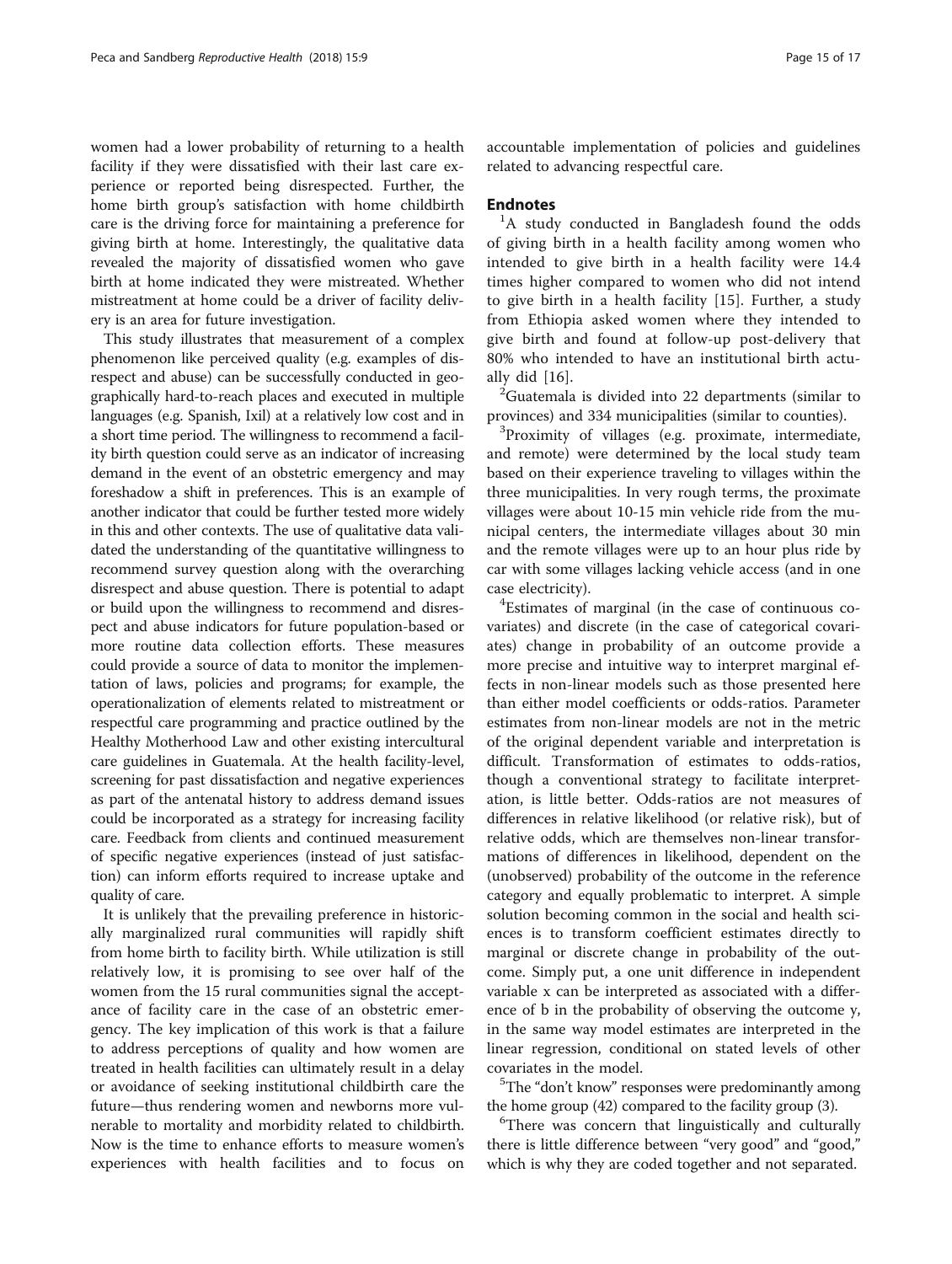<span id="page-15-0"></span><sup>7</sup>This figure is according to the Guatemala *Encuesta* Nacional de Salud Materno Infantil 2008 (ENSMI-2008/ 09), which was the latest available at the time of analysis.

<sup>8</sup>Only 16 women (from both groups) intended to give birth in a health facility, but would not recommend it to others. Explanations for their unwillingness to recommend centered on feeling uncomfortable telling others what to do.

<sup>9</sup>Women have confidence with their decision to give birth at home because their comadrona (traditional midwife) was seen as capable and treated her well/with kindness, was with her at every moment and never left. Some cited the benefit of the comadrona being able to speak her language. Many women mentioned having the freedom to ask for food, drink or to use the temazcal (traditional sauna) whenever they desired. The minority of the facility birth group who would not recommend a facility birth to someone else cited specific reasons for not liking the care they received, such as being cold, no temazcal, no food, not allowing her family in, a lack of privacy, and getting an episiotomy without asking her permission first.

#### Abbreviations

CAPs: Permanent health centers; COTONEB: Cooperativa Todos Somos Nebajenses; D&A: Disrespect and abuse; EmOC: Emergency obstetric care; SDGs: Sustainable Development Goals; UHC: Universal health coverage; URC: University Research Co., LLC

#### Acknowledgements

The authors would like to thank COTONEB and URC Guatemala for supporting the data collection process, especially Hernán Delgado, Me'k Brito Cobo, and Elena Gómez; USAID for financial support; and James Sherry, Uriyoan Colon-Ramos, Lynn Sibley, Laura Reichenbach for their inputs to the manuscript, and Scott Drinkall and Abbas Alaweih for their editing support. This study is made possible by the support of the American People through the United States Agency for International Development (USAID). The findings of this study are the sole responsibility of University Research Co., LLC and do not necessarily reflect the views of USAID or the United States Government.

#### Funding

This study was funded by the United States Agency for International Development under Translating Research into Action, Cooperative Agreement No. GHS-A-00-09-00015-00.

#### Availability of data and materials

The datasets supporting the conclusions of this publication will be available at the USAID Development Data Library, [https://www.usaid.gov/data.](https://www.usaid.gov/data) Qualitative data are available upon request.

#### Authors' contributions

EP provided oversight to the data collection process, led the data analysis and drafted the manuscript. JS supported the conceptualization of the manuscript, data analysis and provided substantial edits to the manuscript. Both authors read and approved the final manuscript.

#### Ethics approval and consent to participate

Ethical and technical approval were given by University Research Co., LLC (URC)'s Institutional Review Board and the University of San Carlos in Guatemala prior to data collection.

#### Consent for publication

URC granted permission to use the data for the present analysis.

#### Competing interests

The authors declare that they have no competing interests.

#### Publisher's Note

Springer Nature remains neutral with regard to jurisdictional claims in published maps and institutional affiliations.

#### Author details

<sup>1</sup>University Research Co., LLC, 5404 Wisconsin Avenue, Suite 800, Chevy Chase, MD 20815-3594, USA. <sup>2</sup>Milken Institute School of Public Health Department of Global Health, The George Washington University, 950 New Hampshire Ave. NW, Washington, DC 20052, USA.

#### Received: 10 May 2017 Accepted: 20 December 2017 Published online: 11 January 2018

#### References

- 1. World Health Organization et al. Trends in maternal mortality: 1990 to 2015. Estimates by WHO, UNICEF, UNFPA, The World Bank and the United Nations Population Division [Internet]. 2014. Report No.: ISBN 978 92 4 156514 1. [http://apps.who.int/iris/bitstream/10665/194254/1/9789241565141\\_eng.](http://apps.who.int/iris/bitstream/10665/194254/1/9789241565141_eng.pdf?ua=1) [pdf?ua=1.](http://apps.who.int/iris/bitstream/10665/194254/1/9789241565141_eng.pdf?ua=1) Accessed July 2016.
- 2. Byrne A, Hodge A, Jimenez-Soto E, Morgan A. What works? Strategies to increase reproductive, maternal and child health in difficult to access mountainous locations: a systematic literature review. Bhutta ZA, editor. PLoS One. 2014;9(2):e87683.
- 3. Boerma JT, World Health Organization, Department of Health Statistics and Information Systems, World Bank. Tracking universal health coverage: first global monitoring report [Internet]. 2015. [http://apps.who.int/iris/bitstream/](http://apps.who.int/iris/bitstream/10665/174536/1/9789241564977_eng.pdf) [10665/174536/1/9789241564977\\_eng.pdf.](http://apps.who.int/iris/bitstream/10665/174536/1/9789241564977_eng.pdf) Accessed June 2016.
- 4. Freedman LP, Graham WJ, Brazier E, Smith JM, Ensor T, Fauveau V, et al. Practical lessons from global safe motherhood initiatives: time for a new focus on implementation. Lancet. 2007;370(9595):1383–91.
- 5. Andersen RM. Revisiting the behavioral model and access to medical care: does it matter? J Health Soc Behav. 1995;36(1):1–10.
- 6. Sofaer S, Firminger K. Patient perceptions of the quality of health services. Annu Rev Public Health. 2005;26(1):513–59.
- 7. Sawyer A, Ayers S, Abbott J, Gyte G, Rabe H, Duley L. Measures of satisfaction with care during labour and birth: a comparative review. BMC Pregnancy Childbirth. 2013;13(1):108.
- Sitzia J, Wood N. Patient satisfaction: a review of issues and concepts. Soc Sci Med. 1997;45(12):1829–43.
- 9. Ware JE, Snyder MK, Wright WR, Davies AR. Defining and measuring patient satisfaction with medical care. Eval Program Plann. 1983;6(3–4):247–63.
- 10. Gabrysch S, Campbell OM. Still too far to walk: literature review of the determinants of delivery service use. BMC Pregnancy Childbirth. 2009;9(1):34.
- 11. Bowser D, Hill K. Exploring evidence for disrespect and abuse in facilitybased childbirth: Report of a landscape analysis. Washington: Translating Research into Action (TRAction) Project; 2010. [http://www.tractionproject.](http://www.tractionproject.org/sites/default/files/Respectful_Care_at_Birth_9-20-101_Final.pdf) [org/sites/default/files/Respectful\\_Care\\_at\\_Birth\\_9-20-101\\_Final.pdf.](http://www.tractionproject.org/sites/default/files/Respectful_Care_at_Birth_9-20-101_Final.pdf) Accessed Nov 2017.
- 12. Kruk ME, Kujawski S, Mbaruku G, Ramsey K, Moyo W, Freedman LP. Disrespectful and abusive treatment during facility delivery in Tanzania: a facility and community survey. Health Policy Plan. [Internet]. 2014. [https://](https://academic.oup.com/heapol/advance-article/doi/10.1093/heapol/czu079/2907853) [academic.oup.com/heapol/advance-article/doi/10.1093/heapol/czu079/](https://academic.oup.com/heapol/advance-article/doi/10.1093/heapol/czu079/2907853) [2907853.](https://academic.oup.com/heapol/advance-article/doi/10.1093/heapol/czu079/2907853) Accessed July 2016.
- 13. Freedman LP, Kruk ME. Disrespect and abuse of women in childbirth: challenging the global quality and accountability agendas. Lancet. 2014; 384(9948):e42–4.
- 14. Tung Y-C, Chang G-M. Patient satisfaction with and recommendation of a primary care provider: associations of perceived quality and patient education. Int J Qual Health Care. 2009;21(3):206–13.
- 15. Klinkenberg WD, Boslaugh S, Waterman BM, Otani K, Inguanzo JM, Gnida JC, et al. Inpatients' willingness to recommend: a multilevel analysis. Health Care Manag Rev. 2011;36(4):349–58.
- 16. Edmonds JK, Paul M, Sibley L. Determinants of place of birth decisions in uncomplicated childbirth in Bangladesh: an empirical study. Midwifery. 2012;28(5):554–60.
- 17. Bayu H, Adefris M, Amano A, Abuhay M. Pregnant women's preference and factors associated with institutional delivery service utilization in Debra Markos town, north West Ethiopia: a community based follow up study.